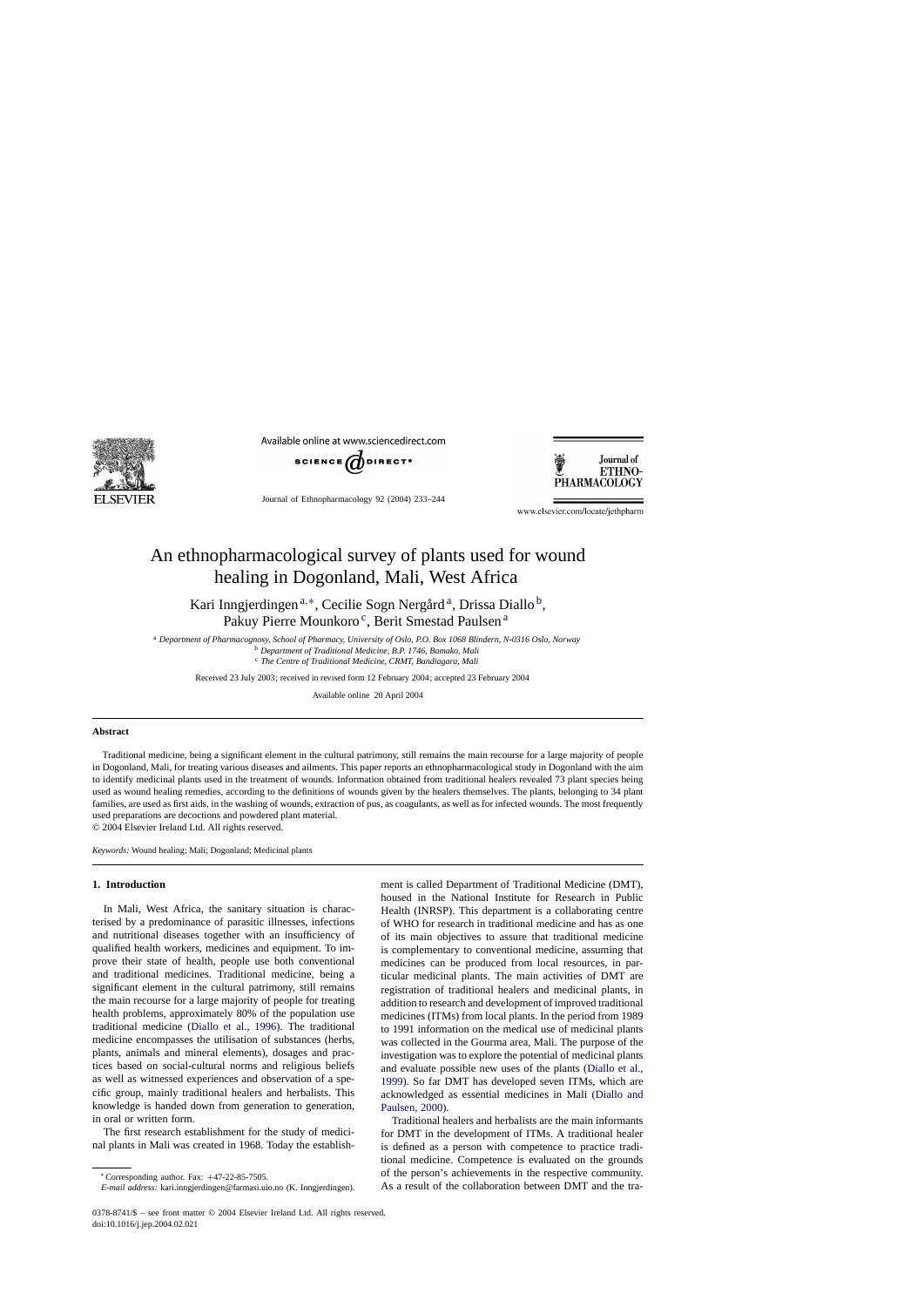ditional healer, the healer is granted official recognition as a practitioner in traditional medicine and is provided with an identity card for traditional practitioners. The creation of drying centres, raw material storages and production of ITMs are some of the infrastructural improvements initiated through the collaboration. The collaboration has in addition resulted in the creation of associations for traditional healers. There are many separate organisations, and they can be founded either in an area, a village or in a part of a community or city. The essential goal of the associations is to assemble all individuals interested in the promotion of traditional medicine. Traditional medicine healers organised in healers associations may also play a role in plant conservation, as they are usually aware of the importance of plant diversity [\(Diallo and Paulsen, 2000\).](#page-11-0)

Since 1996 the Department of Pharmacognosy, School of Pharmacy, University of Oslo, has had a research cooperation with DMT, and medicinal plants used in the treatment of wounds are a part of this research project. Wound is a collective term for conditions in which there is interruption or damage to the structural integrity of the skin or the underlying tissues. It includes abrasions, abscesses, bites, burns, blisters, boils, bruises (contusions), clean cuts (incisions), fractures, injuries, skin lesions, sores and ulcers [\(Onayade](#page-11-0) [et al., 1996\).](#page-11-0) Wound healing is a complex process involving hemostasis, inflammation, angiogenesis and regeneration of the skin ([Majno and Joris, 1996\).](#page-11-0)

Wounds are common in Mali and are a public health problem. Traffic accidents, rural activities, injuries, burns and fractures can be the cause. If the wounds are not well treated, they can be infected. Infected wounds heal more slowly, re-epithelialisation is more prolonged, and there is also the risk of systemic infection. The use of plants is often the first treatment for wound healing in Mali. Treating infected wounds with conventional medicines becomes too expensive for the majority of people living in Mali. Besides, these medicines are not easily accessible for the more than 70% living in rural areas.

The aim of this study was to identify what types of wounds that occur in the district of Bandiagara, Dogonland, Mali, how these wounds are treated and which plants are used in their treatment. Further studies on pharmacological effects and active compounds in the plants may substantiate the traditional uses of these plants. Medicinal plants have a vital role in the primary health care of the people in Dogonland. A study has shown that only 19.4% of current diseases has been cured by conventional medicine [\(Diallo et al.,](#page-10-0) [1996\).](#page-10-0)

The district of Bandiagara is situated within the latitudes 14–15◦ north and 3–3.5◦ west in the semi-desert Sahel. The Sahel is the part of West Africa between the Sahara Desert in the north and the forested zone of the south, a vast horizontal band stretching from the Atlantic coast into the countries of Chad and Sudan. The district of Bandiagara has a total land area of 400,000 ha and rainfall in the region varies from 400 to 600 mm per year. The largely agrarian population is dominated by people belonging to different Dogon tribes living on the plateau and cliffs of the Bandiagara Escarpment.

The plateau of Bandiagara where most of the interviews were conducted is covered in a typically Sudanian savannah flora. The landscape consists primarily of well-dispersed trees, the most common being various species of acacia, like *Acacia albida* and *Acacia nilotica*, in association with communities of *Daniellia oliveri*, *Butyrospermum parkii*, *Parkia biglobosa*, *Terminalia macroptera*, *Khaya senegalensis*, *Prosopis africana, Lannea microcarpa, Combretum glutinosum* and brush species such as *Combretum micranthum* and *Guiera senegalensis*. All these species are used in the traditional medicine ([Keita and Coppo, 1993; Lonely](#page-11-0) [Planet, 1999\).](#page-11-0)

## **2. Methodology**

An ethnopharmacological survey was carried out in the district of Bandiagara (212,300 inhabitants), Dogonland, Mali, from January 2000 to March 2002 [\(Fig. 1\).](#page-2-0) The villages and healers to be interviewed were selected randomly and no appointments were made prior to the visits. A total of 37 healers from 22 different villages were interviewed during the 2-year period. Mature men dominate the practice of traditional medicine, 35 of the interviewed healers were men with an average age of 65 years.

Conversations with the healers were used to obtain information. The healers were asked to give their definitions and classification of wounds and describe how the different wound types are treated. Where the treatment included the use of plants, the information collected also included methods of preparation, details of administration, including the approximate amounts and number of doses per day or week. Local names of the plants and wound types were also recorded. The plant material described was identified by DMT, Bamako, Mali, and voucher specimens are deposited in the herbarium at DMT.

As there is a diversity of local dialects in the area (given in [Table 1\)](#page-3-0) the interviews were conducted through a local translator knowledgeable in both the local names and the Latin names of the plants, in addition to a local medical doctor that could correlate the description of the "wounds" with conventional medical terms. The translator and the medical doctor were both from the Centre of Traditional Medicine, Bandiagara.

The traditional healers who were not already a part of the Centre of Traditional Medicine in Bandiagara, were registered. Prior to the interviews the healers were given information about the project, participants and goals. In respect of tradition, gifts of cola nuts and money were bestowed upon the traditional healers. The conversations with the healers are built on trust with the common goal to improve the health situation in the country and increase the knowledge on medicinal plants.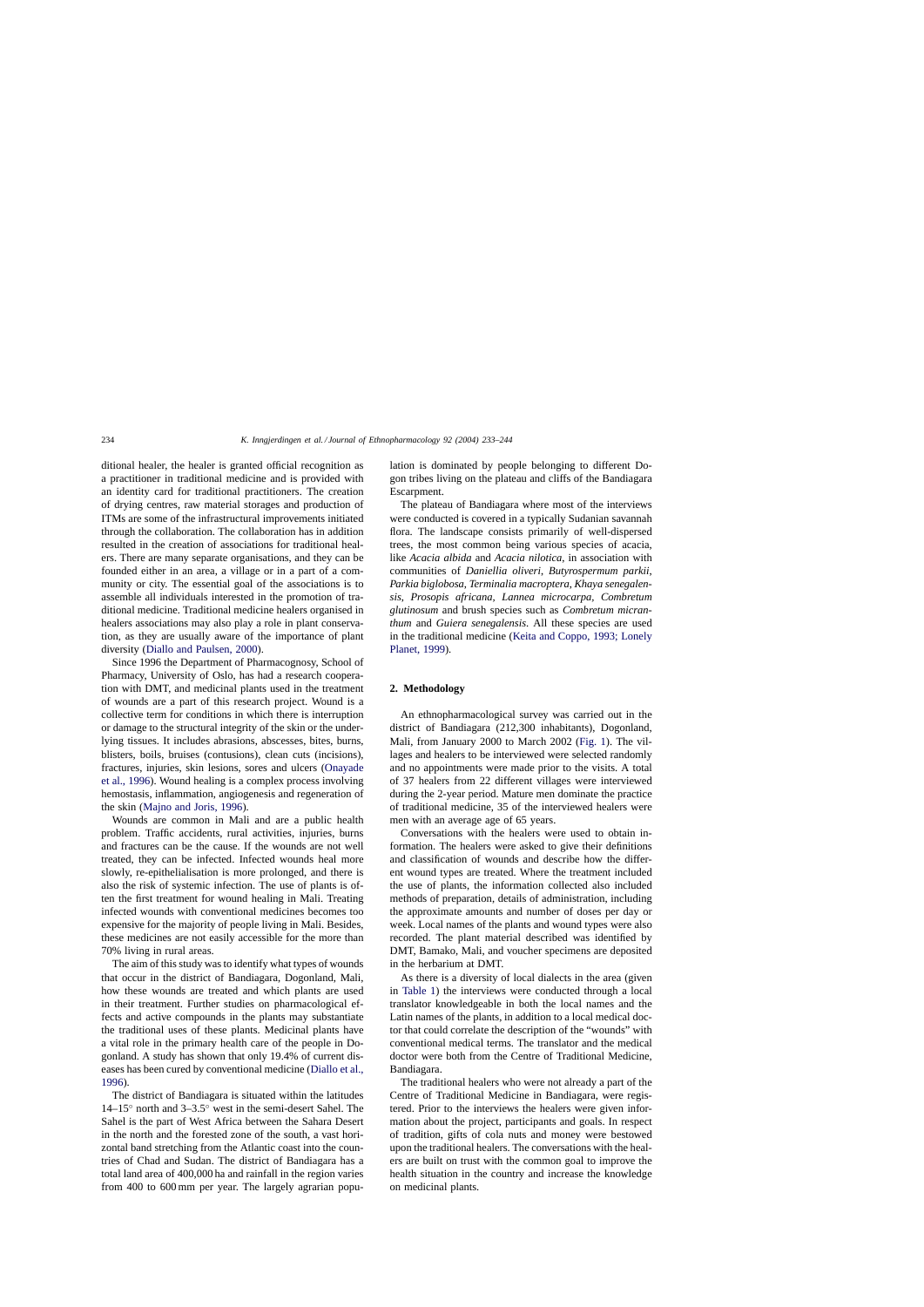<span id="page-2-0"></span>

Fig. 1. Map of Dogonland. The villages visited are underlined.

# **3. Results and discussion**

The results of the survey are presented in [Table 1.](#page-3-0) The traditional healers classify the wounds according to the origin of the wound, the localisation, and whether the wound is new or old. The treatment can differ according to these conceptions. Wounds caused by injury with a sharp object, like a knife or a hatchet, is classified as a new wound at the moment of injury. Old wounds are more than 1-year-old, and the healers find them difficult to cure. They often say that these wounds are provoked by a curse. The healers also make a difference between wounds and burns and the localisation of the wounds. The healers pay special attention to wounds on the sexual organs, wounds in the mouth and internal wounds ([Diallo, 2000\).](#page-10-0) The healers in addition reported otitis, fractures, insect stings, snakebites, gastric ulcer and scabies.

While burns, snakebites and insect stings do not fall under the medical definition of a wound, they can result in deterioration of the skin, e.g. after scratching, and hence lead to wounds. According to this, the healers' definition of a wound includes, in addition to common wounds, ailments

where blood is present and conditions, like insect stings that may lead to wounds. Blood in the urine or feces are taken as an indication of internal wounds. Internal wounds are often connected to internal worms or to schistosomiasis (bilharzia). The guinea worm (*Dracunculus medinensis*), a common human parasite, especially in Africa, leads to wounds as the larvae are discharged into environment through an ulcer in the skin of the leg caused by the worm.

Seventy-three species belonging to 34 plant families were reported being used as wound healing remedies by the traditional healers in Dogonland, the most common plant families being Fabaceae (17 plants) and Combretaceae (6 plants) ([Table 1\).](#page-3-0) The plants are used as first aids, in the washing of wounds, extraction of pus, as coagulants, as well as for infected wounds. Leaves and roots are the most frequent plant parts used, constituting about 22 and 24% of the preparations, respectively, followed by stem bark and fruits (12% of each). The plants used by the healers are listed under their respective families, which are arranged alphabetically together with their Latin and vernacular names. Plant parts used, preparations, wound types and locality of the interviews are also included in [Table 1.](#page-3-0)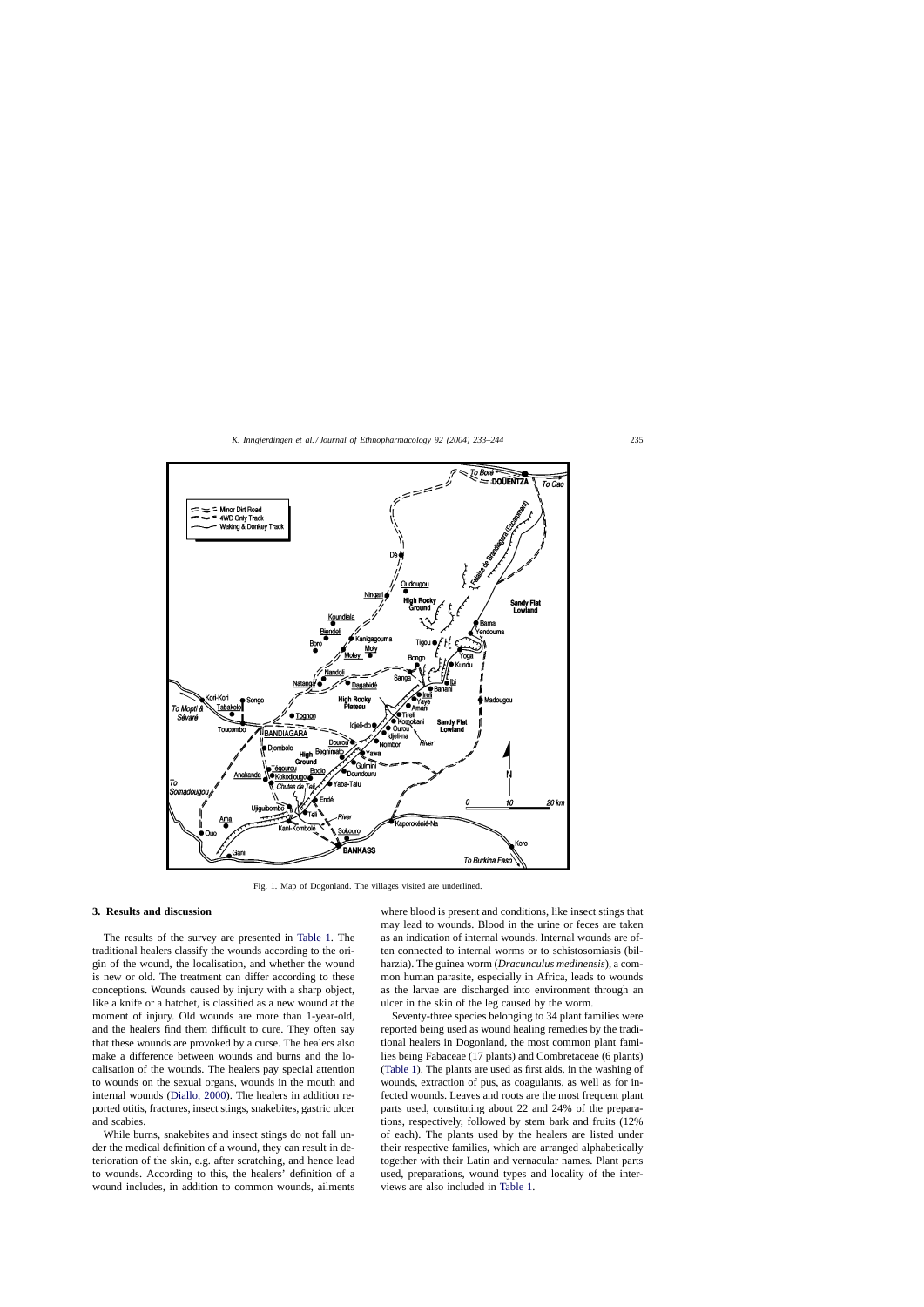<span id="page-3-0"></span>Table 1

Medicinal plants used in the treatment of wounds in Dogonland, Mali, West Africa

| Plant family/scientific name/local name<br>(dialect)                  | Plant part used and preparation of<br>the remedy                                                                       | Wound types (local name of the<br>wound)                       |
|-----------------------------------------------------------------------|------------------------------------------------------------------------------------------------------------------------|----------------------------------------------------------------|
| Acanthaceae<br>Blepharis linariaefolia Pers.                          |                                                                                                                        |                                                                |
| Yaanso (tèngu kaan) <sup>1</sup>                                      | Aerial parts. A decoction is used as a wash and<br>powder of dried plant material is applied                           | All kinds of wounds                                            |
| Yawotanjomolo (tonmo soo) <sup>2</sup>                                | Seeds. A powder mixed with oil from the seeds of<br>Lannea microcarpa or Sesamum indicum applied                       | Otitis ("Sugulujim")                                           |
| Anacardiaceae<br>Lannea microcarpa Engl. & Krause                     |                                                                                                                        |                                                                |
| Saa (donno soo) $3$                                                   | Leaves (fresh). Heated in oil from the seeds, applied                                                                  | Internal wounds caused by worms ("Yoro")                       |
| Saa (donno $\text{so}$ ) <sup>7</sup>                                 | Fruits. A decoction mixed with dried stem and leaves<br>from <i>Cissus quadrangularis</i> is drunk                     | Internal wounds caused by Bilharzia                            |
| Saa (tengi $soo$ ) <sup>4</sup>                                       | Fruit. Dried fruit is carbonised, mixed with oil from<br>the fruits and applied                                        | Wounds associated with lips and<br>mouth ("Kan-mei")           |
| Kuree (dogulo soo) $5$                                                | Seeds. Hot ash in a cloth dipped in oil from the seeds<br>and applied                                                  | Big boils, severely inflammated<br>("Dindin mina")             |
| Saa (tèngu soo) <sup>6</sup>                                          | Seeds. Oil from the seeds mixed with a powder of<br>seeds from beans and applied                                       | Circular wounds ("Nenuwemei")                                  |
| Saa (toro soo) <sup>2</sup>                                           | Gum. A decoction is used as a wash                                                                                     | Chronic wounds                                                 |
| Spondias mombin L.<br>Enin (dogulo soo) <sup>5</sup>                  | Stem bark. A powder is applied                                                                                         | Big boils ("Gomoogu")                                          |
| Annonaceae                                                            |                                                                                                                        |                                                                |
| Annona senegalensis Pers.<br>Jankoonno (tomoso) <sup>7</sup>          | Roots and leaves. A decoction is drunk and used as a<br>bath                                                           | Gastric ulcer and gastritis<br>("Binisugu butu")               |
| Hexalobus monopetalus Engl. & Diels<br>Gonjo (tonmo soo) <sup>2</sup> | Roots. A decoction is used as a wash                                                                                   | Snake bites ("Yireeminu")                                      |
| Apocynaceae                                                           |                                                                                                                        |                                                                |
| Saba senegalensis (A.DC.) Pichon                                      |                                                                                                                        |                                                                |
| Kambè (tonmo soo) <sup>2</sup><br>Kaamu (dogulo soo) <sup>8</sup>     | Fruit (green). A decoction is used as a wash<br>Fruit (green). Hot seeds are used in order to stop the<br>inflammation | Small boils ("Kunju")<br>Boils ("Anjuminu")                    |
| Kambee (dogulo soo) <sup>9</sup><br>Kambee (dogulo soo) <sup>9</sup>  | Seeds. Oil from the seeds is applied<br>Roots. A decoction is drunk and used as a bath                                 | Wounds/cracks on the feet ("Nakiri")<br><b>Scabies</b>         |
| Asclepiadaceae                                                        |                                                                                                                        |                                                                |
| Calotropis procera (Aiton) W.T. Aiton                                 |                                                                                                                        |                                                                |
| Anranpobo (tonmo soo) <sup>2</sup><br>Poobu (toro soo) <sup>2</sup>   | Fruit (dried). A powder is applied<br>Latex. Applied as a wound closure                                                | Inflammation of the breast ("Irujim")<br>New wounds ("Banrun") |
| Pumpum (teng soo) <sup>10</sup>                                       | Latex. Applied and left to dry                                                                                         | New wounds ("Baarum")                                          |
| Anranpobo (tonmo soo) <sup>2</sup>                                    | Roots (dried). A powder mixed with butter from oil                                                                     | Inflammation on legs, arms and                                 |
| Poobu $\mbox{(donno}~\mbox{soo})^{11}$                                | of the seeds of <i>Butyrospermum parkii</i> applied<br>Roots (dried internal bark). A powder applied                   | back ("Gaama anran")<br>New wounds ("Barma")                   |
| Caralluma dalzielii Br.<br>Sukulaga (tomoso) <sup>7</sup>             | Stem. Liquid obtained by heating the trunk applied                                                                     | Otitis ("Sukunenè")                                            |
| Caralluma retrospiciens N.E. Br.                                      |                                                                                                                        |                                                                |
| Omolobakadma (tommo soo) $^{12}$                                      | The upper part of the plant. A powder is applied                                                                       | Boils ("Anja mirun")                                           |
| Dululu (dogulo soo) <sup>8</sup>                                      | Juice from a plant without leaves. Coagulant                                                                           | Open wounds ("Nadongu")                                        |
| Dululu (dogulo soo) <sup>9</sup>                                      | Latex from the stem                                                                                                    | New wounds                                                     |
| Bignoniaceae                                                          |                                                                                                                        |                                                                |
| Stereospermum kunthianum Cham.<br>Popolo (toro soo) <sup>2</sup>      | Roots. A decoction is used as a wash and a powder is applied                                                           | Chronic wounds                                                 |
| Bombacaceae<br>Adansonia digitata L.                                  |                                                                                                                        |                                                                |
| Oro (teng $\text{soo}$ ) <sup>10</sup>                                | Stem bark. A decoction is used as a wash                                                                               | Old wounds $($ >3 years) ("Miin pin hu")                       |
| Oro (tommo $\rm{soo}$ ) <sup>12</sup>                                 | Stem bark. A powder is applied                                                                                         | Small boils ("Taltal")                                         |
| Oro (teng soo) $13$                                                   | Stem bark. Juice from fresh bark or powder of dried<br>bark is applied                                                 | Many small inflammated boils<br>("Yaanga-yang")                |
| Oro (tommo soo) $14$                                                  | Moss or lichen ("Nyengegi"). A powder mixed with<br>oil from seeds of Lannea microcarpa ("Saa") applied                | Deep boils ("Taltal")                                          |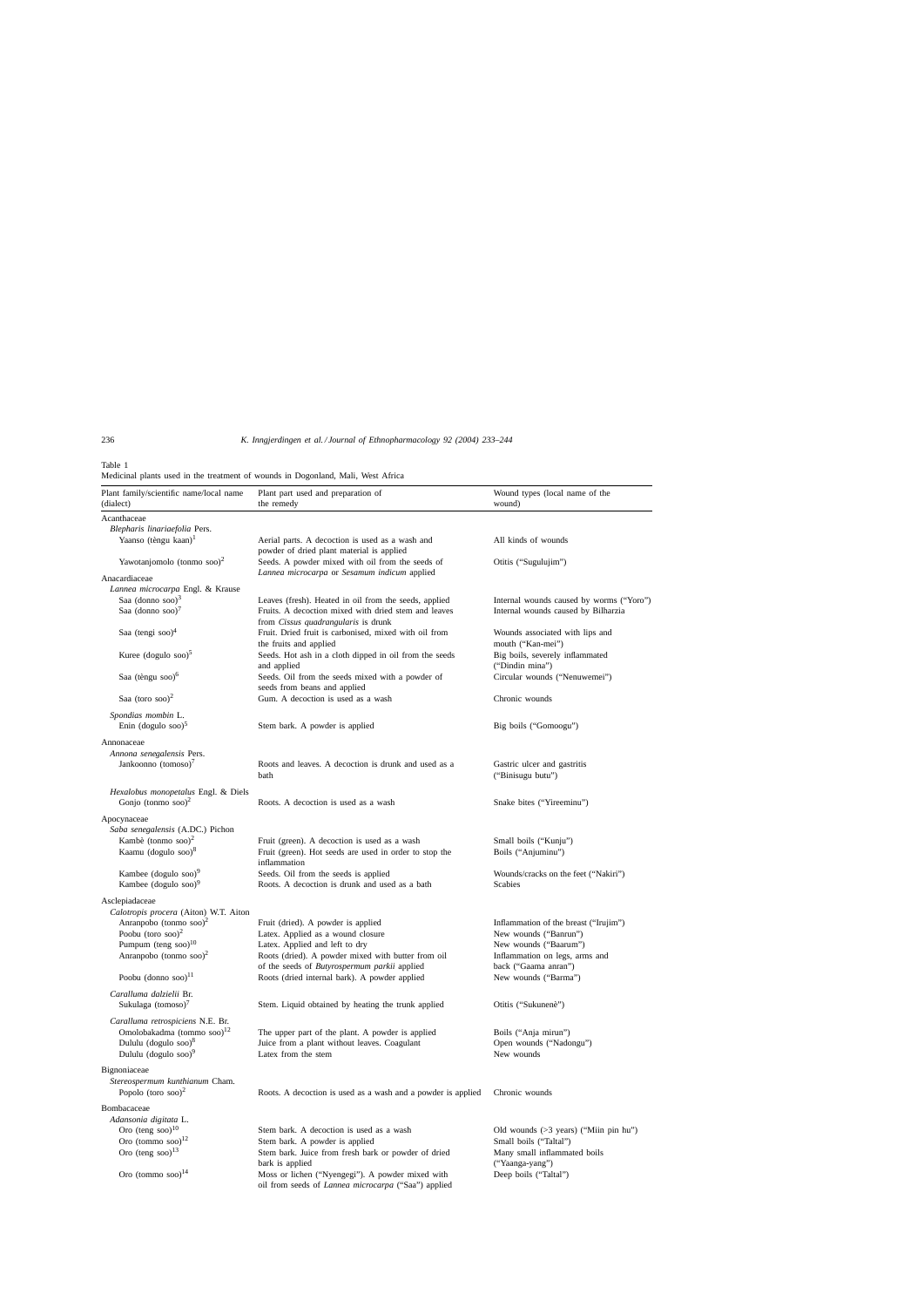Table 1 (*Continued* )

| Plant family/scientific name/local name<br>(dialect)                                                                                                                                                                                                                                                                                                                                                                                                                                  | Plant part used and preparation of<br>the remedy                                                                                                                                                                                                                                                                                                                                                                                                                                                                                                                                                                                                                                                                                                                                                                                                                                                                                                      | Wound types (local name of the<br>wound)                                                                                                                                                                                                                                                                                                                                                                       |
|---------------------------------------------------------------------------------------------------------------------------------------------------------------------------------------------------------------------------------------------------------------------------------------------------------------------------------------------------------------------------------------------------------------------------------------------------------------------------------------|-------------------------------------------------------------------------------------------------------------------------------------------------------------------------------------------------------------------------------------------------------------------------------------------------------------------------------------------------------------------------------------------------------------------------------------------------------------------------------------------------------------------------------------------------------------------------------------------------------------------------------------------------------------------------------------------------------------------------------------------------------------------------------------------------------------------------------------------------------------------------------------------------------------------------------------------------------|----------------------------------------------------------------------------------------------------------------------------------------------------------------------------------------------------------------------------------------------------------------------------------------------------------------------------------------------------------------------------------------------------------------|
| Oro $(toro\,soo)^2$                                                                                                                                                                                                                                                                                                                                                                                                                                                                   | Roots. A decoction is used as a wash                                                                                                                                                                                                                                                                                                                                                                                                                                                                                                                                                                                                                                                                                                                                                                                                                                                                                                                  | Chronic wounds                                                                                                                                                                                                                                                                                                                                                                                                 |
| Bombax costatum Pellegrin & Vuillet<br>Togole $(tomoso)^7$<br>Togee (tommo soo) <sup>2</sup>                                                                                                                                                                                                                                                                                                                                                                                          | Bark (external). A powder is applied<br>Roots or stem bark. A decoction is used as a steam<br>bath and drunk                                                                                                                                                                                                                                                                                                                                                                                                                                                                                                                                                                                                                                                                                                                                                                                                                                          | Wounds<br>Inflammation                                                                                                                                                                                                                                                                                                                                                                                         |
| <b>Burseraceae</b><br>Commiphora africana (A. Rich.) Engl.<br>Manjara mabin (toro soo) $15$                                                                                                                                                                                                                                                                                                                                                                                           | A mixture of Commiphora africana, Balanites<br><i>aegyptica</i> , sulfur and potash applied                                                                                                                                                                                                                                                                                                                                                                                                                                                                                                                                                                                                                                                                                                                                                                                                                                                           | Old, infected wounds ("Gaana")                                                                                                                                                                                                                                                                                                                                                                                 |
| Capparidaceae<br>Boscia senegalensis (Pers.) Lam. ex Poir.<br>$E$ lè (tomoso) <sup>7</sup>                                                                                                                                                                                                                                                                                                                                                                                            | Roots. A decoction is used as a steam bath and drunk                                                                                                                                                                                                                                                                                                                                                                                                                                                                                                                                                                                                                                                                                                                                                                                                                                                                                                  | Internal wounds caused by Bilharzia                                                                                                                                                                                                                                                                                                                                                                            |
| Combretaceae<br>Anogeissus leiocarpa Guill. & Perr.<br>Sigilu (toro soo) <sup>2</sup>                                                                                                                                                                                                                                                                                                                                                                                                 | Leaves (dried). A powder mixed with water is applied                                                                                                                                                                                                                                                                                                                                                                                                                                                                                                                                                                                                                                                                                                                                                                                                                                                                                                  | ("Ngirkisé")<br>Burns ("Yaanhu")                                                                                                                                                                                                                                                                                                                                                                               |
| Combretum ghasalense Engl. & Diels<br>Gujapilu (dogulo soo) <sup>9</sup>                                                                                                                                                                                                                                                                                                                                                                                                              | Leaves (fresh). A decoction is used as a wash. A<br>powder of young, dried leaves is applied                                                                                                                                                                                                                                                                                                                                                                                                                                                                                                                                                                                                                                                                                                                                                                                                                                                          | New wounds                                                                                                                                                                                                                                                                                                                                                                                                     |
| Combretum glutinosum Perr. ex DC.<br>Bannakile (tonmo soo) <sup>2</sup><br>Dujopilu (dogulo soo) <sup>16</sup><br>Ghjopilu (donno soo) <sup>17</sup>                                                                                                                                                                                                                                                                                                                                  | Leaves or roots. A powder is applied<br>Leaves. A powder is mixed with water and applied<br>Leaves (dried, young, red). A powder is applied                                                                                                                                                                                                                                                                                                                                                                                                                                                                                                                                                                                                                                                                                                                                                                                                           | Wounds<br>New wounds<br>New wounds ("Barmu")                                                                                                                                                                                                                                                                                                                                                                   |
| Combretum micranthum G. Don<br>Kéké (donno soo) <sup>11</sup>                                                                                                                                                                                                                                                                                                                                                                                                                         | Leaves (young) and roots. A decoction of leaves is<br>used as a wash. A powder of internal root bark applied                                                                                                                                                                                                                                                                                                                                                                                                                                                                                                                                                                                                                                                                                                                                                                                                                                          | Old wounds ("Minu pei")                                                                                                                                                                                                                                                                                                                                                                                        |
| Kéké (toro soo) <sup>2</sup>                                                                                                                                                                                                                                                                                                                                                                                                                                                          | Seeds (dried) and stem bark (inner part, dried). A<br>powder is used as a coagulant                                                                                                                                                                                                                                                                                                                                                                                                                                                                                                                                                                                                                                                                                                                                                                                                                                                                   | New wounds ("Banrun")                                                                                                                                                                                                                                                                                                                                                                                          |
| Kuyo (tonmo soo) $2$                                                                                                                                                                                                                                                                                                                                                                                                                                                                  | Stem bark. Mixed with inner root bark of Waltheria<br>$americana + butter from Butyrospermum parkii$ and applied                                                                                                                                                                                                                                                                                                                                                                                                                                                                                                                                                                                                                                                                                                                                                                                                                                      | Insect stings ("Onguyèngèlè<br>mimuminu")                                                                                                                                                                                                                                                                                                                                                                      |
| Kéké (donno soo) <sup>2</sup><br>Kuyo (tonmo soo) $14$                                                                                                                                                                                                                                                                                                                                                                                                                                | Roots (bark). A powder is applied<br>Roots. Juice of the exterior parts is applied                                                                                                                                                                                                                                                                                                                                                                                                                                                                                                                                                                                                                                                                                                                                                                                                                                                                    | New wounds ("Baannu")<br>Burns ("Yang")                                                                                                                                                                                                                                                                                                                                                                        |
| Guiera senegalensis J.F. Gmel.<br>Gorugo (tèngu soo) <sup>2</sup><br>Goorugo (teng soo) <sup>2</sup><br>Toniburu (dogulo soo) <sup>5</sup><br>Gorugo (tèngu soo) <sup>6</sup><br>Goorugo (teng soo) $10$<br>Toniburu (dogulo $soo$ ) <sup>18</sup><br>Toniburu (dogulo soo) $8$<br>Toniburu (dogulo soo) $16$<br>Goburu (toro soo) $19$<br>Gorubu (donno soo) $^{20}$<br>Terminalia macroptera Guill & Perr.<br>Gaduba (tonmo soo) <sup>2</sup><br>Bodokubo (tommo soo) <sup>14</sup> | Leaves (fresh). The juice is applied<br>Leaves (fresh). The juice is applied<br>Leaves. The leaves or juice from the leaves applied<br>Leaves (fresh). The juice is applied<br>Leaves. The juice is applied<br>Stem with leaves. Burnt with roots of Securidaca<br><i>longepedunculata</i> . The smoke is inhaled<br>Fruit (dried). A powder mixed with butter from oil of the<br>seeds of Butyrospermum parkii ("Mina"), Lannea<br>microcarpa("Puree") or Arachis hypogea ("Elgele") applied<br>Fruit. A powder mixed with milk or coffee is drunk<br>Roots (bark). The juice is applied<br>Roots. A powder mixed with butter from the oil of the seeds<br>of Butyrospermum parkii ("Munjo") to a paste is applied<br>Fruit. Mixed with fruit of <i>Ficus sur</i> $+$ inner root bark<br>of Balanites aegypticaiaca and applied<br>Stem bark (internal). Carbonised, powdered and mixed<br>with oil from <i>Lannea microcarpa</i> ("Saa") to a paste | New wounds ("Baarmu"/"Baanhi")<br>New wounds ("Baarum")<br>New wounds ("Mina banrun")<br>New wounds ("Banhi")<br>New wounds ("Miin kaana")<br>Wounds due to satan<br>("Ogulubelem")<br>Itching, small boils on head ("Kuu<br>kenhu")<br>Internal wounds<br>New wounds ("Banru")<br>Small boils containing liquid<br>("Modokudu")<br>Snake bites ("Yireeminu")<br>Boils appearing spontaneously<br>("Jorogoii") |
| Compositae                                                                                                                                                                                                                                                                                                                                                                                                                                                                            |                                                                                                                                                                                                                                                                                                                                                                                                                                                                                                                                                                                                                                                                                                                                                                                                                                                                                                                                                       |                                                                                                                                                                                                                                                                                                                                                                                                                |
| Centaurea perrottetii DC.<br>Injeinjeju (tommo soo) <sup>14</sup>                                                                                                                                                                                                                                                                                                                                                                                                                     | Upper part. Carbonised, powdered, mixed with oil                                                                                                                                                                                                                                                                                                                                                                                                                                                                                                                                                                                                                                                                                                                                                                                                                                                                                                      | Deep boils ("Taltal")                                                                                                                                                                                                                                                                                                                                                                                          |
| Gaana keeru (tonmo soo) <sup>2</sup>                                                                                                                                                                                                                                                                                                                                                                                                                                                  | from Lannea microcarpa ("Saa") and applied<br>Whole plant (dried). A decoction is used as a wash<br>and a powder is applied                                                                                                                                                                                                                                                                                                                                                                                                                                                                                                                                                                                                                                                                                                                                                                                                                           | Inflammation (having lasted for a<br>long time) ("Gaana")                                                                                                                                                                                                                                                                                                                                                      |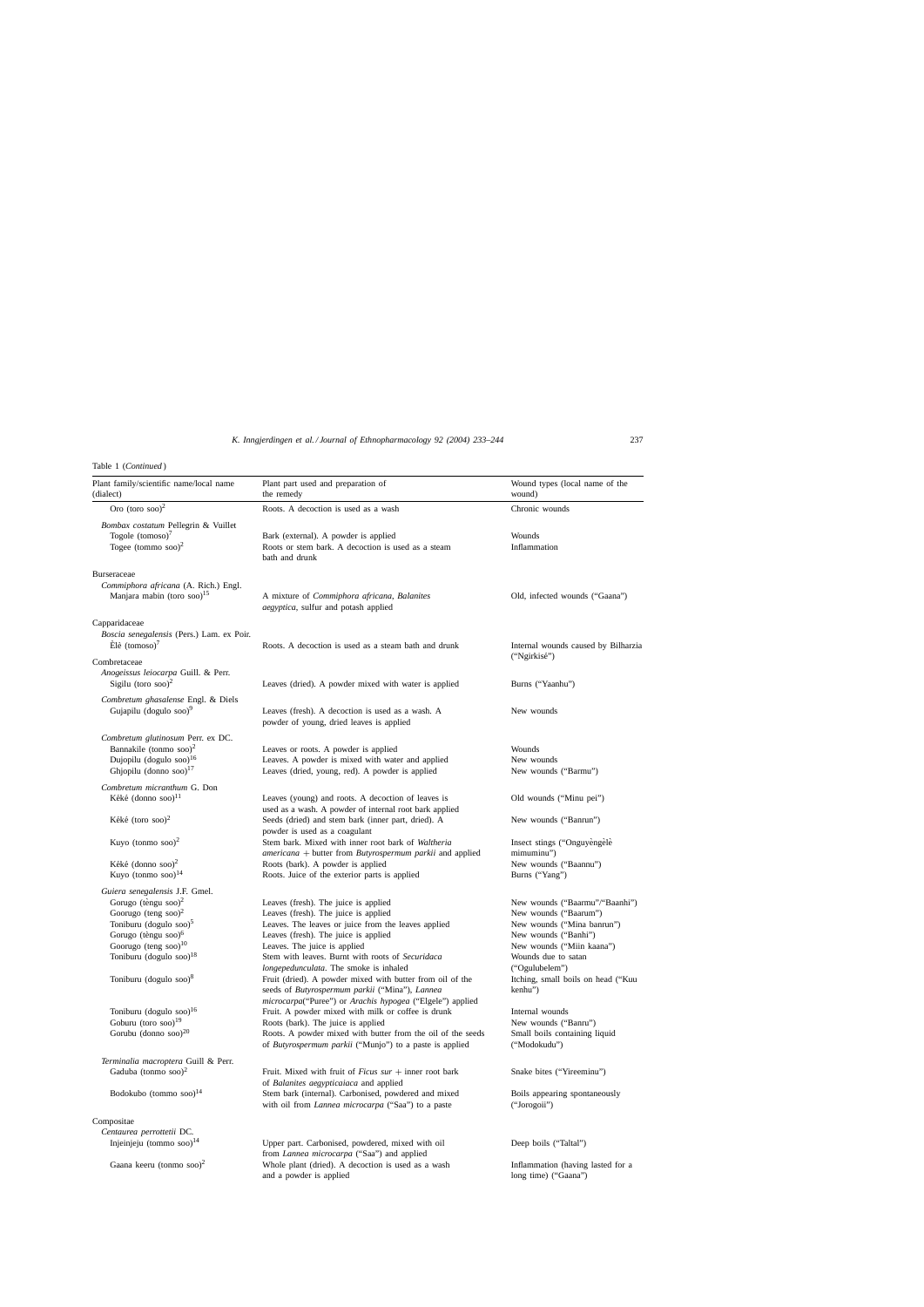Table 1 (*Continued* )

| Crassulaceae<br>Bryophyllum pinnatum (Lam.) Oken<br>Sugulujiinloo (donno soo) <sup>2</sup><br>Leaves. The juice is applied<br>Otitis ("Sugulujin")<br>Cucurbitaceae<br>Citrullus vulgaris Schrad. ex Eckl. & Zeyh.<br>Gamu (teng soo) $13$<br>The peduncles (stalk of fruits). Mixed with butter<br>Boils ("Agnaran mii")<br>from the oil of the seeds of Butyrospermum parkii<br>("Miyu ningu") to a paste and applied<br>Cucurbita pepo Linn.<br>Gonron (tengi soo) <sup>4</sup><br>The peduncles (stalk of fruits). Calcinated, mixed<br>Boils ("Ayaanra -meï")<br>with butter from the oil of the seeds of<br><i>Butyrospermum parkii</i> to a paste and applied<br>Euphorbiaceae<br>Chamaesyce hirta (L.) Millsp<br>Peelegreeiir (donno soo) <sup>2</sup><br>The whole plant (fresh). A decoction is drunk<br>(jari Tintin)<br>Euphorbia balsamifera Ait.<br>Gommuju (toro soo) <sup>2</sup><br>Roots (bark). A decoction is used as a wash<br>Chronic wounds<br>Euphorbia sudanica A. Chev<br>Teenju (toro soo) <sup>2</sup><br>Leaking wounds ("Poro")<br>Stem. A powder is applied<br>Tègnu (dogulo soo) <sup>16</sup><br>New wounds<br>Latex.<br>Teegnu (tonmo soo) $2$<br>Roots. A decoction of roots is used as a wash<br>Securinega virosa Baill.<br>Segedere (donno soo) <sup>2</sup><br>Leaves (dry). A powder is applied.<br><b>Boils</b><br>Ségélé (tonmo soo) <sup>2</sup><br>Leaves (young). A decoction is used as a wash and<br>Small boils all over the body<br>drunk<br>("Toogo")<br>Sèsègèrè (teng soo) $10$<br>Stem and leaves. A decoction is used as a wash and a<br>powder is applied<br>miin")<br>Sèsègèrè (teng soo) $10$<br>Roots and leaves. A decoction is used as a wash and<br>drunk. A powder of the leaves is applied<br>waaga")<br>Fabaceae<br>Acacia nilotica (L.) Willd. ex Delile var. adansonii (Guill & Perr.) Kuntze<br>Baala (dogulo soo) <sup>8</sup><br>Leaves or fruits. Juice from the leaves or a powder of<br>New wounds ("Baarum")<br>dried fruits is applied<br>Bara (tengi soo) <sup>4</sup><br>Fruit (dried) A powder is applied<br>"Mii-pein")<br>Baala (dogulo soo) <sup>8</sup><br>Open wounds ("Nadonyu")<br>Fruit (dried). A powder is applied<br>Baala (tommo soo) <sup>14</sup><br>Fruit. A powder mixed with water is used as a wash.<br>New wounds ("Baanrun")<br>A powder is applied<br>Baala (dogulo soo) <sup>16</sup><br>Stem bark. A decoction is used as a wash<br>All kinds of wounds<br>Baara (toro soo) <sup>19</sup><br>Root bark. A decoction is drunk and used as a bath<br>Genetial wounds ("Sopise")<br>Baara (toro soo) $19$<br>Roots. A powder is applied<br>Boils ("Agnumiirun")<br>Bauhinia reticulata DC.<br>Koibo (donno soo) <sup>2</sup><br>Roots (fresh). The juice is applied<br>New wounds ("Barmu")<br>Koiboii (toro soo) $19$<br>A decoction of root/stem bark is used as a wash. A<br>Chronic wounds ("Miirunpei")<br>powder of dried, green fruit peel is applied<br>Bauhinia rufescens Lam.<br>Séségéré (teng soo) $13$<br>Leaves and fruit (dried). A powder is applied<br>Mycosis on the head of children | Plant family/scientific name/local name<br>(dialect) | Plant part used and preparation of<br>the remedy | Wound types (local name of the<br>wound) |
|----------------------------------------------------------------------------------------------------------------------------------------------------------------------------------------------------------------------------------------------------------------------------------------------------------------------------------------------------------------------------------------------------------------------------------------------------------------------------------------------------------------------------------------------------------------------------------------------------------------------------------------------------------------------------------------------------------------------------------------------------------------------------------------------------------------------------------------------------------------------------------------------------------------------------------------------------------------------------------------------------------------------------------------------------------------------------------------------------------------------------------------------------------------------------------------------------------------------------------------------------------------------------------------------------------------------------------------------------------------------------------------------------------------------------------------------------------------------------------------------------------------------------------------------------------------------------------------------------------------------------------------------------------------------------------------------------------------------------------------------------------------------------------------------------------------------------------------------------------------------------------------------------------------------------------------------------------------------------------------------------------------------------------------------------------------------------------------------------------------------------------------------------------------------------------------------------------------------------------------------------------------------------------------------------------------------------------------------------------------------------------------------------------------------------------------------------------------------------------------------------------------------------------------------------------------------------------------------------------------------------------------------------------------------------------------------------------------------------------------------------------------------------------------------------------------------------------------------------------------------------------------------------------------------------------------------------------------------------------------------------------------------------------------------------------------------------------------------------------|------------------------------------------------------|--------------------------------------------------|------------------------------------------|
|                                                                                                                                                                                                                                                                                                                                                                                                                                                                                                                                                                                                                                                                                                                                                                                                                                                                                                                                                                                                                                                                                                                                                                                                                                                                                                                                                                                                                                                                                                                                                                                                                                                                                                                                                                                                                                                                                                                                                                                                                                                                                                                                                                                                                                                                                                                                                                                                                                                                                                                                                                                                                                                                                                                                                                                                                                                                                                                                                                                                                                                                                                          |                                                      |                                                  |                                          |
|                                                                                                                                                                                                                                                                                                                                                                                                                                                                                                                                                                                                                                                                                                                                                                                                                                                                                                                                                                                                                                                                                                                                                                                                                                                                                                                                                                                                                                                                                                                                                                                                                                                                                                                                                                                                                                                                                                                                                                                                                                                                                                                                                                                                                                                                                                                                                                                                                                                                                                                                                                                                                                                                                                                                                                                                                                                                                                                                                                                                                                                                                                          |                                                      |                                                  |                                          |
|                                                                                                                                                                                                                                                                                                                                                                                                                                                                                                                                                                                                                                                                                                                                                                                                                                                                                                                                                                                                                                                                                                                                                                                                                                                                                                                                                                                                                                                                                                                                                                                                                                                                                                                                                                                                                                                                                                                                                                                                                                                                                                                                                                                                                                                                                                                                                                                                                                                                                                                                                                                                                                                                                                                                                                                                                                                                                                                                                                                                                                                                                                          |                                                      |                                                  |                                          |
|                                                                                                                                                                                                                                                                                                                                                                                                                                                                                                                                                                                                                                                                                                                                                                                                                                                                                                                                                                                                                                                                                                                                                                                                                                                                                                                                                                                                                                                                                                                                                                                                                                                                                                                                                                                                                                                                                                                                                                                                                                                                                                                                                                                                                                                                                                                                                                                                                                                                                                                                                                                                                                                                                                                                                                                                                                                                                                                                                                                                                                                                                                          |                                                      |                                                  |                                          |
|                                                                                                                                                                                                                                                                                                                                                                                                                                                                                                                                                                                                                                                                                                                                                                                                                                                                                                                                                                                                                                                                                                                                                                                                                                                                                                                                                                                                                                                                                                                                                                                                                                                                                                                                                                                                                                                                                                                                                                                                                                                                                                                                                                                                                                                                                                                                                                                                                                                                                                                                                                                                                                                                                                                                                                                                                                                                                                                                                                                                                                                                                                          |                                                      |                                                  |                                          |
|                                                                                                                                                                                                                                                                                                                                                                                                                                                                                                                                                                                                                                                                                                                                                                                                                                                                                                                                                                                                                                                                                                                                                                                                                                                                                                                                                                                                                                                                                                                                                                                                                                                                                                                                                                                                                                                                                                                                                                                                                                                                                                                                                                                                                                                                                                                                                                                                                                                                                                                                                                                                                                                                                                                                                                                                                                                                                                                                                                                                                                                                                                          |                                                      |                                                  |                                          |
|                                                                                                                                                                                                                                                                                                                                                                                                                                                                                                                                                                                                                                                                                                                                                                                                                                                                                                                                                                                                                                                                                                                                                                                                                                                                                                                                                                                                                                                                                                                                                                                                                                                                                                                                                                                                                                                                                                                                                                                                                                                                                                                                                                                                                                                                                                                                                                                                                                                                                                                                                                                                                                                                                                                                                                                                                                                                                                                                                                                                                                                                                                          |                                                      |                                                  |                                          |
|                                                                                                                                                                                                                                                                                                                                                                                                                                                                                                                                                                                                                                                                                                                                                                                                                                                                                                                                                                                                                                                                                                                                                                                                                                                                                                                                                                                                                                                                                                                                                                                                                                                                                                                                                                                                                                                                                                                                                                                                                                                                                                                                                                                                                                                                                                                                                                                                                                                                                                                                                                                                                                                                                                                                                                                                                                                                                                                                                                                                                                                                                                          |                                                      |                                                  |                                          |
|                                                                                                                                                                                                                                                                                                                                                                                                                                                                                                                                                                                                                                                                                                                                                                                                                                                                                                                                                                                                                                                                                                                                                                                                                                                                                                                                                                                                                                                                                                                                                                                                                                                                                                                                                                                                                                                                                                                                                                                                                                                                                                                                                                                                                                                                                                                                                                                                                                                                                                                                                                                                                                                                                                                                                                                                                                                                                                                                                                                                                                                                                                          |                                                      |                                                  | Internal wounds caused by Bilharzia      |
|                                                                                                                                                                                                                                                                                                                                                                                                                                                                                                                                                                                                                                                                                                                                                                                                                                                                                                                                                                                                                                                                                                                                                                                                                                                                                                                                                                                                                                                                                                                                                                                                                                                                                                                                                                                                                                                                                                                                                                                                                                                                                                                                                                                                                                                                                                                                                                                                                                                                                                                                                                                                                                                                                                                                                                                                                                                                                                                                                                                                                                                                                                          |                                                      |                                                  |                                          |
|                                                                                                                                                                                                                                                                                                                                                                                                                                                                                                                                                                                                                                                                                                                                                                                                                                                                                                                                                                                                                                                                                                                                                                                                                                                                                                                                                                                                                                                                                                                                                                                                                                                                                                                                                                                                                                                                                                                                                                                                                                                                                                                                                                                                                                                                                                                                                                                                                                                                                                                                                                                                                                                                                                                                                                                                                                                                                                                                                                                                                                                                                                          |                                                      |                                                  |                                          |
|                                                                                                                                                                                                                                                                                                                                                                                                                                                                                                                                                                                                                                                                                                                                                                                                                                                                                                                                                                                                                                                                                                                                                                                                                                                                                                                                                                                                                                                                                                                                                                                                                                                                                                                                                                                                                                                                                                                                                                                                                                                                                                                                                                                                                                                                                                                                                                                                                                                                                                                                                                                                                                                                                                                                                                                                                                                                                                                                                                                                                                                                                                          |                                                      |                                                  |                                          |
|                                                                                                                                                                                                                                                                                                                                                                                                                                                                                                                                                                                                                                                                                                                                                                                                                                                                                                                                                                                                                                                                                                                                                                                                                                                                                                                                                                                                                                                                                                                                                                                                                                                                                                                                                                                                                                                                                                                                                                                                                                                                                                                                                                                                                                                                                                                                                                                                                                                                                                                                                                                                                                                                                                                                                                                                                                                                                                                                                                                                                                                                                                          |                                                      |                                                  |                                          |
|                                                                                                                                                                                                                                                                                                                                                                                                                                                                                                                                                                                                                                                                                                                                                                                                                                                                                                                                                                                                                                                                                                                                                                                                                                                                                                                                                                                                                                                                                                                                                                                                                                                                                                                                                                                                                                                                                                                                                                                                                                                                                                                                                                                                                                                                                                                                                                                                                                                                                                                                                                                                                                                                                                                                                                                                                                                                                                                                                                                                                                                                                                          |                                                      |                                                  |                                          |
|                                                                                                                                                                                                                                                                                                                                                                                                                                                                                                                                                                                                                                                                                                                                                                                                                                                                                                                                                                                                                                                                                                                                                                                                                                                                                                                                                                                                                                                                                                                                                                                                                                                                                                                                                                                                                                                                                                                                                                                                                                                                                                                                                                                                                                                                                                                                                                                                                                                                                                                                                                                                                                                                                                                                                                                                                                                                                                                                                                                                                                                                                                          |                                                      |                                                  | Small boils on the body ("Poro")         |
|                                                                                                                                                                                                                                                                                                                                                                                                                                                                                                                                                                                                                                                                                                                                                                                                                                                                                                                                                                                                                                                                                                                                                                                                                                                                                                                                                                                                                                                                                                                                                                                                                                                                                                                                                                                                                                                                                                                                                                                                                                                                                                                                                                                                                                                                                                                                                                                                                                                                                                                                                                                                                                                                                                                                                                                                                                                                                                                                                                                                                                                                                                          |                                                      |                                                  |                                          |
|                                                                                                                                                                                                                                                                                                                                                                                                                                                                                                                                                                                                                                                                                                                                                                                                                                                                                                                                                                                                                                                                                                                                                                                                                                                                                                                                                                                                                                                                                                                                                                                                                                                                                                                                                                                                                                                                                                                                                                                                                                                                                                                                                                                                                                                                                                                                                                                                                                                                                                                                                                                                                                                                                                                                                                                                                                                                                                                                                                                                                                                                                                          |                                                      |                                                  |                                          |
|                                                                                                                                                                                                                                                                                                                                                                                                                                                                                                                                                                                                                                                                                                                                                                                                                                                                                                                                                                                                                                                                                                                                                                                                                                                                                                                                                                                                                                                                                                                                                                                                                                                                                                                                                                                                                                                                                                                                                                                                                                                                                                                                                                                                                                                                                                                                                                                                                                                                                                                                                                                                                                                                                                                                                                                                                                                                                                                                                                                                                                                                                                          |                                                      |                                                  |                                          |
|                                                                                                                                                                                                                                                                                                                                                                                                                                                                                                                                                                                                                                                                                                                                                                                                                                                                                                                                                                                                                                                                                                                                                                                                                                                                                                                                                                                                                                                                                                                                                                                                                                                                                                                                                                                                                                                                                                                                                                                                                                                                                                                                                                                                                                                                                                                                                                                                                                                                                                                                                                                                                                                                                                                                                                                                                                                                                                                                                                                                                                                                                                          |                                                      |                                                  | Boils on head and neck ("Baara nan       |
|                                                                                                                                                                                                                                                                                                                                                                                                                                                                                                                                                                                                                                                                                                                                                                                                                                                                                                                                                                                                                                                                                                                                                                                                                                                                                                                                                                                                                                                                                                                                                                                                                                                                                                                                                                                                                                                                                                                                                                                                                                                                                                                                                                                                                                                                                                                                                                                                                                                                                                                                                                                                                                                                                                                                                                                                                                                                                                                                                                                                                                                                                                          |                                                      |                                                  |                                          |
|                                                                                                                                                                                                                                                                                                                                                                                                                                                                                                                                                                                                                                                                                                                                                                                                                                                                                                                                                                                                                                                                                                                                                                                                                                                                                                                                                                                                                                                                                                                                                                                                                                                                                                                                                                                                                                                                                                                                                                                                                                                                                                                                                                                                                                                                                                                                                                                                                                                                                                                                                                                                                                                                                                                                                                                                                                                                                                                                                                                                                                                                                                          |                                                      |                                                  | Big, old infected wounds ("Danran        |
|                                                                                                                                                                                                                                                                                                                                                                                                                                                                                                                                                                                                                                                                                                                                                                                                                                                                                                                                                                                                                                                                                                                                                                                                                                                                                                                                                                                                                                                                                                                                                                                                                                                                                                                                                                                                                                                                                                                                                                                                                                                                                                                                                                                                                                                                                                                                                                                                                                                                                                                                                                                                                                                                                                                                                                                                                                                                                                                                                                                                                                                                                                          |                                                      |                                                  |                                          |
|                                                                                                                                                                                                                                                                                                                                                                                                                                                                                                                                                                                                                                                                                                                                                                                                                                                                                                                                                                                                                                                                                                                                                                                                                                                                                                                                                                                                                                                                                                                                                                                                                                                                                                                                                                                                                                                                                                                                                                                                                                                                                                                                                                                                                                                                                                                                                                                                                                                                                                                                                                                                                                                                                                                                                                                                                                                                                                                                                                                                                                                                                                          |                                                      |                                                  |                                          |
|                                                                                                                                                                                                                                                                                                                                                                                                                                                                                                                                                                                                                                                                                                                                                                                                                                                                                                                                                                                                                                                                                                                                                                                                                                                                                                                                                                                                                                                                                                                                                                                                                                                                                                                                                                                                                                                                                                                                                                                                                                                                                                                                                                                                                                                                                                                                                                                                                                                                                                                                                                                                                                                                                                                                                                                                                                                                                                                                                                                                                                                                                                          |                                                      |                                                  |                                          |
|                                                                                                                                                                                                                                                                                                                                                                                                                                                                                                                                                                                                                                                                                                                                                                                                                                                                                                                                                                                                                                                                                                                                                                                                                                                                                                                                                                                                                                                                                                                                                                                                                                                                                                                                                                                                                                                                                                                                                                                                                                                                                                                                                                                                                                                                                                                                                                                                                                                                                                                                                                                                                                                                                                                                                                                                                                                                                                                                                                                                                                                                                                          |                                                      |                                                  | Old wounds ("Danna-wagaa" or             |
|                                                                                                                                                                                                                                                                                                                                                                                                                                                                                                                                                                                                                                                                                                                                                                                                                                                                                                                                                                                                                                                                                                                                                                                                                                                                                                                                                                                                                                                                                                                                                                                                                                                                                                                                                                                                                                                                                                                                                                                                                                                                                                                                                                                                                                                                                                                                                                                                                                                                                                                                                                                                                                                                                                                                                                                                                                                                                                                                                                                                                                                                                                          |                                                      |                                                  |                                          |
|                                                                                                                                                                                                                                                                                                                                                                                                                                                                                                                                                                                                                                                                                                                                                                                                                                                                                                                                                                                                                                                                                                                                                                                                                                                                                                                                                                                                                                                                                                                                                                                                                                                                                                                                                                                                                                                                                                                                                                                                                                                                                                                                                                                                                                                                                                                                                                                                                                                                                                                                                                                                                                                                                                                                                                                                                                                                                                                                                                                                                                                                                                          |                                                      |                                                  |                                          |
|                                                                                                                                                                                                                                                                                                                                                                                                                                                                                                                                                                                                                                                                                                                                                                                                                                                                                                                                                                                                                                                                                                                                                                                                                                                                                                                                                                                                                                                                                                                                                                                                                                                                                                                                                                                                                                                                                                                                                                                                                                                                                                                                                                                                                                                                                                                                                                                                                                                                                                                                                                                                                                                                                                                                                                                                                                                                                                                                                                                                                                                                                                          |                                                      |                                                  |                                          |
|                                                                                                                                                                                                                                                                                                                                                                                                                                                                                                                                                                                                                                                                                                                                                                                                                                                                                                                                                                                                                                                                                                                                                                                                                                                                                                                                                                                                                                                                                                                                                                                                                                                                                                                                                                                                                                                                                                                                                                                                                                                                                                                                                                                                                                                                                                                                                                                                                                                                                                                                                                                                                                                                                                                                                                                                                                                                                                                                                                                                                                                                                                          |                                                      |                                                  |                                          |
|                                                                                                                                                                                                                                                                                                                                                                                                                                                                                                                                                                                                                                                                                                                                                                                                                                                                                                                                                                                                                                                                                                                                                                                                                                                                                                                                                                                                                                                                                                                                                                                                                                                                                                                                                                                                                                                                                                                                                                                                                                                                                                                                                                                                                                                                                                                                                                                                                                                                                                                                                                                                                                                                                                                                                                                                                                                                                                                                                                                                                                                                                                          |                                                      |                                                  |                                          |
|                                                                                                                                                                                                                                                                                                                                                                                                                                                                                                                                                                                                                                                                                                                                                                                                                                                                                                                                                                                                                                                                                                                                                                                                                                                                                                                                                                                                                                                                                                                                                                                                                                                                                                                                                                                                                                                                                                                                                                                                                                                                                                                                                                                                                                                                                                                                                                                                                                                                                                                                                                                                                                                                                                                                                                                                                                                                                                                                                                                                                                                                                                          |                                                      |                                                  |                                          |
|                                                                                                                                                                                                                                                                                                                                                                                                                                                                                                                                                                                                                                                                                                                                                                                                                                                                                                                                                                                                                                                                                                                                                                                                                                                                                                                                                                                                                                                                                                                                                                                                                                                                                                                                                                                                                                                                                                                                                                                                                                                                                                                                                                                                                                                                                                                                                                                                                                                                                                                                                                                                                                                                                                                                                                                                                                                                                                                                                                                                                                                                                                          |                                                      |                                                  |                                          |
|                                                                                                                                                                                                                                                                                                                                                                                                                                                                                                                                                                                                                                                                                                                                                                                                                                                                                                                                                                                                                                                                                                                                                                                                                                                                                                                                                                                                                                                                                                                                                                                                                                                                                                                                                                                                                                                                                                                                                                                                                                                                                                                                                                                                                                                                                                                                                                                                                                                                                                                                                                                                                                                                                                                                                                                                                                                                                                                                                                                                                                                                                                          |                                                      |                                                  |                                          |
|                                                                                                                                                                                                                                                                                                                                                                                                                                                                                                                                                                                                                                                                                                                                                                                                                                                                                                                                                                                                                                                                                                                                                                                                                                                                                                                                                                                                                                                                                                                                                                                                                                                                                                                                                                                                                                                                                                                                                                                                                                                                                                                                                                                                                                                                                                                                                                                                                                                                                                                                                                                                                                                                                                                                                                                                                                                                                                                                                                                                                                                                                                          |                                                      |                                                  |                                          |
|                                                                                                                                                                                                                                                                                                                                                                                                                                                                                                                                                                                                                                                                                                                                                                                                                                                                                                                                                                                                                                                                                                                                                                                                                                                                                                                                                                                                                                                                                                                                                                                                                                                                                                                                                                                                                                                                                                                                                                                                                                                                                                                                                                                                                                                                                                                                                                                                                                                                                                                                                                                                                                                                                                                                                                                                                                                                                                                                                                                                                                                                                                          |                                                      |                                                  |                                          |
| ("Aramakaja")                                                                                                                                                                                                                                                                                                                                                                                                                                                                                                                                                                                                                                                                                                                                                                                                                                                                                                                                                                                                                                                                                                                                                                                                                                                                                                                                                                                                                                                                                                                                                                                                                                                                                                                                                                                                                                                                                                                                                                                                                                                                                                                                                                                                                                                                                                                                                                                                                                                                                                                                                                                                                                                                                                                                                                                                                                                                                                                                                                                                                                                                                            |                                                      |                                                  |                                          |
| Cassia italica (Mill.) Lam. Ex F.W. Andrews                                                                                                                                                                                                                                                                                                                                                                                                                                                                                                                                                                                                                                                                                                                                                                                                                                                                                                                                                                                                                                                                                                                                                                                                                                                                                                                                                                                                                                                                                                                                                                                                                                                                                                                                                                                                                                                                                                                                                                                                                                                                                                                                                                                                                                                                                                                                                                                                                                                                                                                                                                                                                                                                                                                                                                                                                                                                                                                                                                                                                                                              |                                                      |                                                  |                                          |
| Anrangun gangalu (tommo soo) <sup>2</sup><br>Stem with leaves (dried). A decoction is used as a<br>Small boils ("Taltal")<br>wash and a powder is applied                                                                                                                                                                                                                                                                                                                                                                                                                                                                                                                                                                                                                                                                                                                                                                                                                                                                                                                                                                                                                                                                                                                                                                                                                                                                                                                                                                                                                                                                                                                                                                                                                                                                                                                                                                                                                                                                                                                                                                                                                                                                                                                                                                                                                                                                                                                                                                                                                                                                                                                                                                                                                                                                                                                                                                                                                                                                                                                                                |                                                      |                                                  |                                          |
| Cassia podocarpa Guill. & Perr.                                                                                                                                                                                                                                                                                                                                                                                                                                                                                                                                                                                                                                                                                                                                                                                                                                                                                                                                                                                                                                                                                                                                                                                                                                                                                                                                                                                                                                                                                                                                                                                                                                                                                                                                                                                                                                                                                                                                                                                                                                                                                                                                                                                                                                                                                                                                                                                                                                                                                                                                                                                                                                                                                                                                                                                                                                                                                                                                                                                                                                                                          |                                                      |                                                  |                                          |
| Anranwee (teng soo) $13$<br>Leaves and stem bark. A decoction is used as a wash.<br>Itching leading to wounds                                                                                                                                                                                                                                                                                                                                                                                                                                                                                                                                                                                                                                                                                                                                                                                                                                                                                                                                                                                                                                                                                                                                                                                                                                                                                                                                                                                                                                                                                                                                                                                                                                                                                                                                                                                                                                                                                                                                                                                                                                                                                                                                                                                                                                                                                                                                                                                                                                                                                                                                                                                                                                                                                                                                                                                                                                                                                                                                                                                            |                                                      |                                                  |                                          |
| A powder of stem bark is applied<br>("Moronpoudjo")                                                                                                                                                                                                                                                                                                                                                                                                                                                                                                                                                                                                                                                                                                                                                                                                                                                                                                                                                                                                                                                                                                                                                                                                                                                                                                                                                                                                                                                                                                                                                                                                                                                                                                                                                                                                                                                                                                                                                                                                                                                                                                                                                                                                                                                                                                                                                                                                                                                                                                                                                                                                                                                                                                                                                                                                                                                                                                                                                                                                                                                      |                                                      |                                                  |                                          |
| Cassia sieberiana DC.                                                                                                                                                                                                                                                                                                                                                                                                                                                                                                                                                                                                                                                                                                                                                                                                                                                                                                                                                                                                                                                                                                                                                                                                                                                                                                                                                                                                                                                                                                                                                                                                                                                                                                                                                                                                                                                                                                                                                                                                                                                                                                                                                                                                                                                                                                                                                                                                                                                                                                                                                                                                                                                                                                                                                                                                                                                                                                                                                                                                                                                                                    |                                                      |                                                  |                                          |
| Pèlpèlmun'gu (toro soo) <sup>2</sup><br>Chronic wounds<br>Fruit (dried). A powder is applied                                                                                                                                                                                                                                                                                                                                                                                                                                                                                                                                                                                                                                                                                                                                                                                                                                                                                                                                                                                                                                                                                                                                                                                                                                                                                                                                                                                                                                                                                                                                                                                                                                                                                                                                                                                                                                                                                                                                                                                                                                                                                                                                                                                                                                                                                                                                                                                                                                                                                                                                                                                                                                                                                                                                                                                                                                                                                                                                                                                                             |                                                      |                                                  |                                          |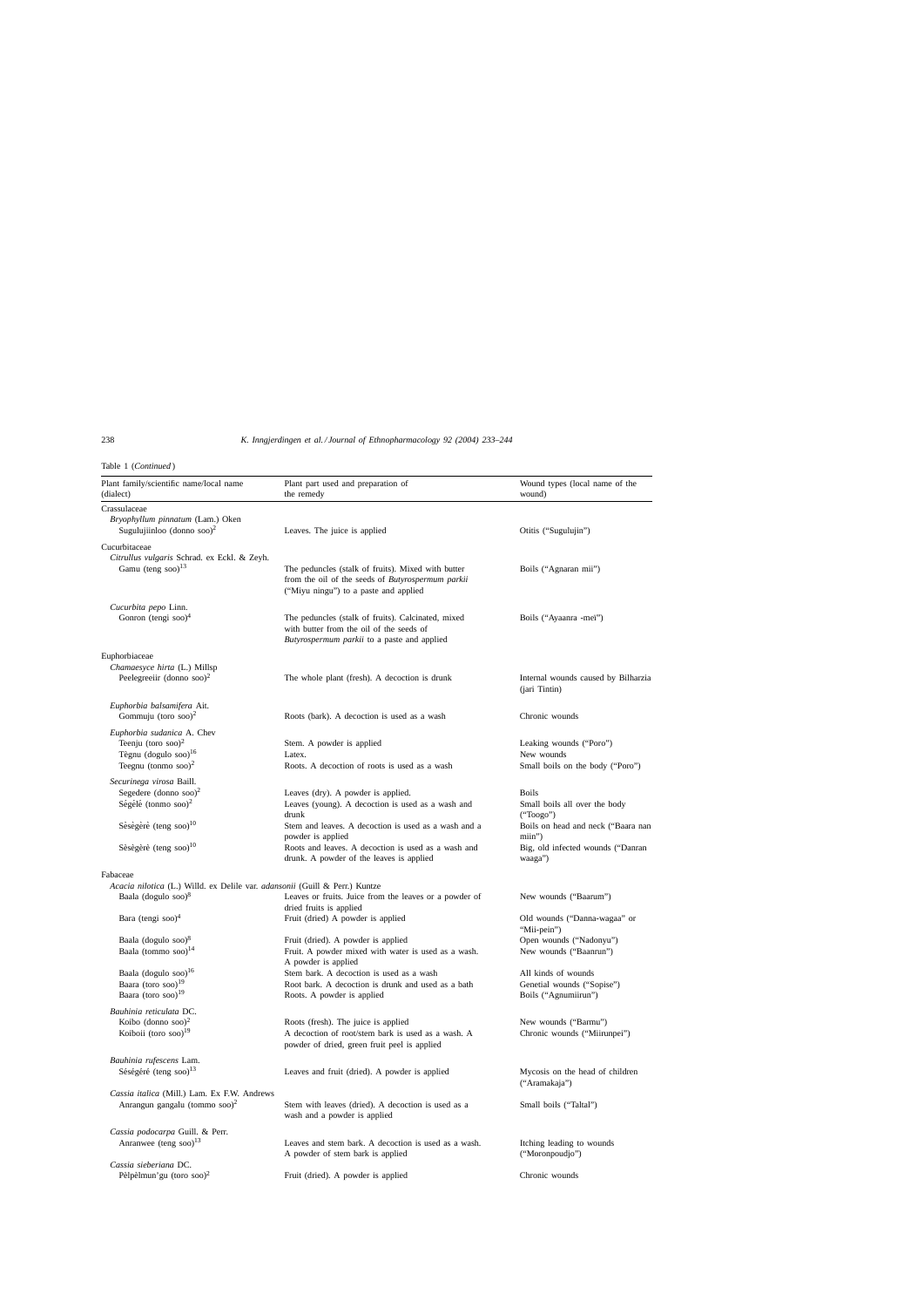Table 1 (*Continued* )

| Plant family/scientific name/local name<br>(dialect)        | Plant part used and preparation of<br>the remedy                                                                                                                                   | Wound types (local name of the<br>wound)        |
|-------------------------------------------------------------|------------------------------------------------------------------------------------------------------------------------------------------------------------------------------------|-------------------------------------------------|
| Detarium senegalense J.F. Gmel.                             |                                                                                                                                                                                    |                                                 |
| Ponnu-Konkon (tomoso) <sup>7</sup>                          | Leaves of the gui. A decoction is used as a steam<br>bath and drunk                                                                                                                | Boils ("Hogufugula")                            |
| Poondu (tommo soo) <sup>2</sup>                             | Stem bark. A decoction is used as a wash. A powder<br>mixed with sesame oil is applied                                                                                             | Burns caused by hot oil or water<br>("Yaangu")  |
| Pondu (dogulo soo) $5$                                      | Trunk bark. A fine powder is applied                                                                                                                                               | Old infected wounds ("Mina dioo")               |
| Dichrostachys cinerea (L.) Wright & Arn.                    |                                                                                                                                                                                    |                                                 |
| Pogo (donno $\rm{soo}$ ) <sup>2</sup>                       | Roots. A powder of $ash + water$ is applied and drunk                                                                                                                              | Internal wounds caused by worms<br>("Yoro")     |
| Entada africana Guill. & Perr                               |                                                                                                                                                                                    |                                                 |
| Balayolo (tomoso) <sup>7</sup>                              | Leaves and roots. Mixed with Gardenia sokotensis<br>leaves and butter of the oil from the seeds of<br>Butyrospermum parkii. A decoction is used as a bath,<br>steam bath and drunk | Internal wounds ("Kélénunron")                  |
| Aala aala (donno soo) <sup>2</sup>                          | Fruit. A powder is applied                                                                                                                                                         | <b>Breast</b> inflammation                      |
| Aala aala (dogulo soo) <sup>16</sup>                        | Trunk bark (dry). A powder mixed with butter from<br>Butyrospermum parkii applied                                                                                                  | Inflammation                                    |
| Faidherbia albida (Delile) A. Chev.                         |                                                                                                                                                                                    |                                                 |
| Sènginii (donno soo) <sup>2</sup>                           | Fruit (1-year-old). The seeds are eaten                                                                                                                                            | Prevents Guinea worm ("Yoro")                   |
| Parkia biglobosa (Jacq.) R. Br. ex G. Don                   |                                                                                                                                                                                    |                                                 |
| Porgu (dogulo soo) <sup>9</sup>                             | Leaves or pods[BP1] (dried). A powder of both or                                                                                                                                   | New and old wounds                              |
|                                                             | one of the parts is applied                                                                                                                                                        |                                                 |
| Yulo (tonmo soo) <sup>2</sup>                               | Stem bark. A decoction is used as a wash                                                                                                                                           | New wounds ("Too-coupuu")                       |
| Yulo $(tomoso)^7$                                           | Bark. A decoction                                                                                                                                                                  | Mouth sores                                     |
| Phaseolus vulgaris L.                                       |                                                                                                                                                                                    |                                                 |
| Nii (tèngu soo) <sup>2</sup>                                | Seeds. A powder of carbonised seeds is applied                                                                                                                                     | Wounds caused by ants ("Manga"<br>mii")         |
| Phaseolus sp.                                               |                                                                                                                                                                                    |                                                 |
| Nun (toro soo) $15$                                         | Leaves. Mixed with a powder of peas and applied                                                                                                                                    | Boils on the fingers ("Kékéré")                 |
| Prosopis africana(Guill. et al.) Taub.                      |                                                                                                                                                                                    |                                                 |
| Kilè (dogulo soo) $16$                                      | Stem bark (dried). A powder is applied                                                                                                                                             | New wounds                                      |
| Senna occidentalis (L.) Link                                |                                                                                                                                                                                    |                                                 |
| Guinjimognu (teng soo) <sup>21</sup>                        | Leaves. A decoction is used as a wash and a powder is applied                                                                                                                      | All kinds of wounds                             |
| Kangalaguno (donoso) <sup>2</sup>                           | Fruit. The seeds from the fruit are eaten                                                                                                                                          | Prevents Guinea worm ("Yoro")                   |
| Tamarindus indica Linn.                                     |                                                                                                                                                                                    |                                                 |
| Somee $(dogulo soo)^9$                                      | Leaves. A decoction is used as a wash                                                                                                                                              | Insect- and snake bites                         |
| Omolo (teng soo) $10$                                       | Leaves. A decoction is used as a wash                                                                                                                                              | New wounds ("Miin kaana")                       |
| Omolo (teng $\rm soo$ ) <sup>21</sup>                       | Leaves. A decoction is used as a wash and a powder                                                                                                                                 | All kinds of wounds (except                     |
|                                                             | is applied                                                                                                                                                                         | fractures)                                      |
| Omulu (donno $\rm{soo}$ ) <sup>22</sup>                     | Leaves. A decoction is applied while hot                                                                                                                                           | New wounds ("Banrun")                           |
| Somee (dogulo soo) <sup>9</sup>                             | Leaves or stem bark (dried). Applied                                                                                                                                               | Internal wounds caused by worms ("Yoro")        |
| Omogon $(tomoso)^7$                                         | Gum. A powder is applied                                                                                                                                                           | Odontitis                                       |
| Somee $(dogulo soo)^{18}$                                   | Bark. A powder mixed with a powder of fruit from<br>Hibiscus sabdariffa is applied                                                                                                 | Old wounds                                      |
| Vigna unguiculata (L.) Walp.                                |                                                                                                                                                                                    |                                                 |
| Nimu (teng soo) <sup>2</sup>                                | Seeds. Carbonised, powdered and applied                                                                                                                                            | Insect stings ("Magamei")                       |
| Gramineae                                                   |                                                                                                                                                                                    |                                                 |
| Pennisetum typhoides Trin.<br>Yooro (toro soo) <sup>2</sup> |                                                                                                                                                                                    |                                                 |
|                                                             | Seeds. The shell of the seeds are boiled and applied<br>to prevent tetanus                                                                                                         | Deep wounds (a type of new<br>wound) ("Banrun") |
| Hernandiaceae                                               |                                                                                                                                                                                    |                                                 |
| Gyrocarpus americanus Jacq. spp. Pinnatilobus Kubitziki     |                                                                                                                                                                                    |                                                 |
| Polon polon (donno soo) $3$                                 | Leaves (fresh). Crushed and applied                                                                                                                                                | Scabies ("Kunju")                               |
| Labiatae                                                    |                                                                                                                                                                                    |                                                 |
| Hyptis spicigera Lam.                                       |                                                                                                                                                                                    |                                                 |
| Dunumajinjin (tèngu kaan) <sup>1</sup>                      | Aerial parts. A decoction is used as a wash and a                                                                                                                                  | New and old wounds ("Koin-kèjè")                |
|                                                             | powder is applied                                                                                                                                                                  |                                                 |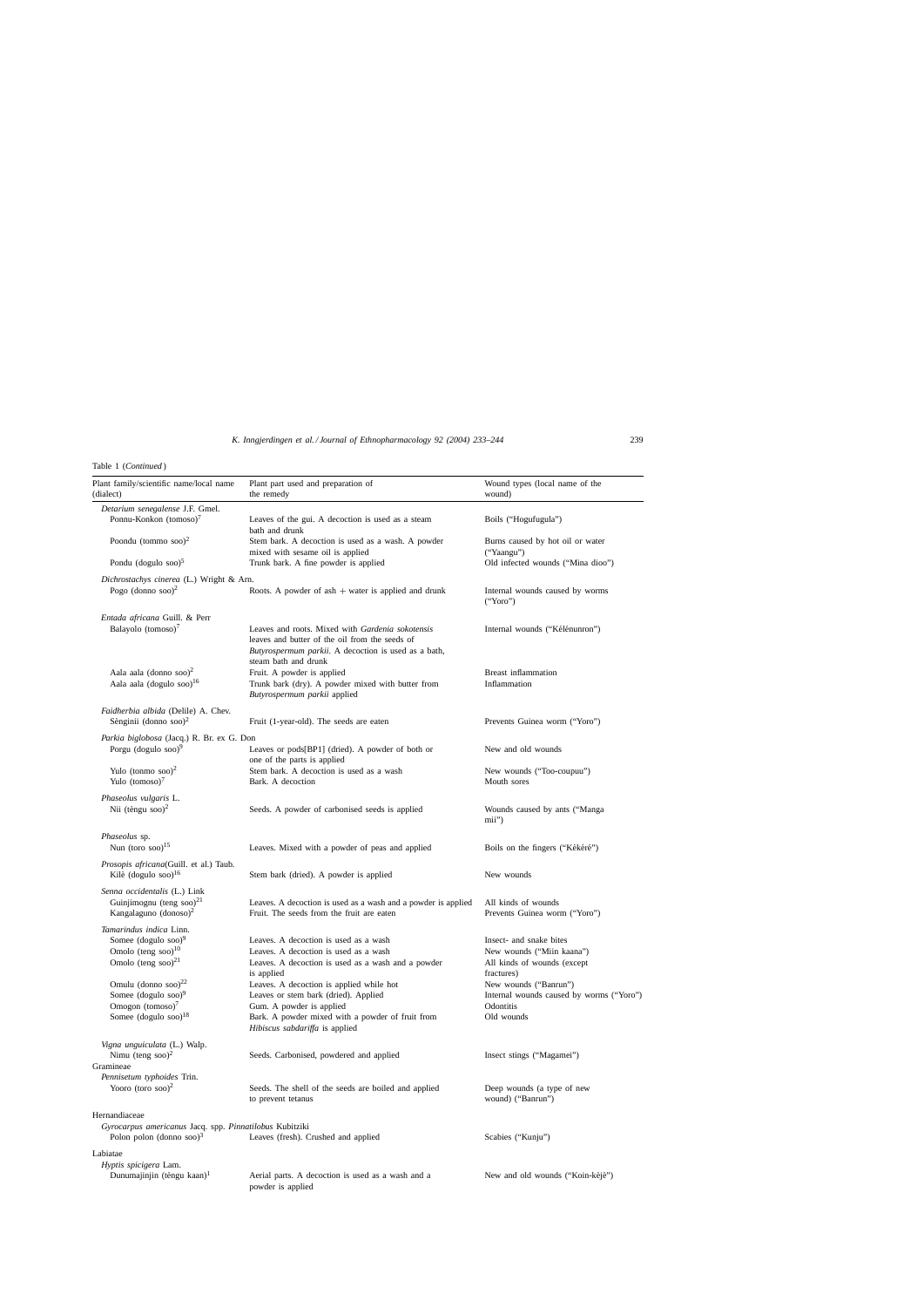Table 1 (*Continued* )

| Hyptis suaveolens Poit.<br>Does not have a Dogon-name <sup>2</sup><br>Leaves. The juice is applied<br>New wounds<br>Loganiaceae<br>Strychnos spinosa Lam.<br>Does not have a Dogon-name<br>Seeds. A powder mixed with soup is eaten<br>Internal wounds caused by worms<br>("Béré susu")<br>Grows further south <sup>19</sup><br>Seeds. A powder of the seed capsules are applied<br>All kinds of wounds<br>Malvaceae<br>Ceiba pentandra Gaerth.<br>Genhu (donno soo) <sup>2</sup><br>Leaves. A decoction is used as eye drops<br>Wounds in the eyes ("Girukuunu")<br>Gossypium barbandense L.<br>Kèmènè (donno soo) <sup>2</sup><br>Conjunctivitis ("Girukuunu")<br>Leaves (fresh). Juice $+$ water used as eye drops<br>Hibiscus sabdariffa L.<br>Anjukooro (teng soo) <sup>2</sup><br>Flowers (dry). A macerate and a powder are applied<br>Anje (dogulo soo) <sup>18</sup><br>Fruit. A powder mixed with a powder of bark from<br>Old wounds<br>Tamarindus indica is applied<br>Meliaceae<br>Khaya senegalensis (Desr.) A. Juss.<br>Pèlu (tonmo soo) <sup>2</sup><br>Stem bark with leaves. Mixed with the trunk of<br>Boils caused by supernatural spirits<br>("Goommu")<br>Cissus quadrangularis. A decoction is drunk<br>Pèlu (tonmo soo) <sup>2</sup><br>Stem bark (dried). A powder is applied<br>Boils caused by supernatural spirits<br>("Goommu")<br>Peeu (teng soo) $10$<br>Boils, mainly with children<br>Stem bark. A decoction is used as a wash and a<br>powder is applied<br>("Toogo") | Plant family/scientific name/local name<br>(dialect) | Plant part used and preparation of<br>the remedy | Wound types (local name of the<br>wound) |
|---------------------------------------------------------------------------------------------------------------------------------------------------------------------------------------------------------------------------------------------------------------------------------------------------------------------------------------------------------------------------------------------------------------------------------------------------------------------------------------------------------------------------------------------------------------------------------------------------------------------------------------------------------------------------------------------------------------------------------------------------------------------------------------------------------------------------------------------------------------------------------------------------------------------------------------------------------------------------------------------------------------------------------------------------------------------------------------------------------------------------------------------------------------------------------------------------------------------------------------------------------------------------------------------------------------------------------------------------------------------------------------------------------------------------------------------------------------------------------------------------------|------------------------------------------------------|--------------------------------------------------|------------------------------------------|
|                                                                                                                                                                                                                                                                                                                                                                                                                                                                                                                                                                                                                                                                                                                                                                                                                                                                                                                                                                                                                                                                                                                                                                                                                                                                                                                                                                                                                                                                                                         |                                                      |                                                  |                                          |
|                                                                                                                                                                                                                                                                                                                                                                                                                                                                                                                                                                                                                                                                                                                                                                                                                                                                                                                                                                                                                                                                                                                                                                                                                                                                                                                                                                                                                                                                                                         |                                                      |                                                  |                                          |
|                                                                                                                                                                                                                                                                                                                                                                                                                                                                                                                                                                                                                                                                                                                                                                                                                                                                                                                                                                                                                                                                                                                                                                                                                                                                                                                                                                                                                                                                                                         |                                                      |                                                  |                                          |
|                                                                                                                                                                                                                                                                                                                                                                                                                                                                                                                                                                                                                                                                                                                                                                                                                                                                                                                                                                                                                                                                                                                                                                                                                                                                                                                                                                                                                                                                                                         |                                                      |                                                  |                                          |
|                                                                                                                                                                                                                                                                                                                                                                                                                                                                                                                                                                                                                                                                                                                                                                                                                                                                                                                                                                                                                                                                                                                                                                                                                                                                                                                                                                                                                                                                                                         |                                                      |                                                  |                                          |
|                                                                                                                                                                                                                                                                                                                                                                                                                                                                                                                                                                                                                                                                                                                                                                                                                                                                                                                                                                                                                                                                                                                                                                                                                                                                                                                                                                                                                                                                                                         |                                                      |                                                  |                                          |
|                                                                                                                                                                                                                                                                                                                                                                                                                                                                                                                                                                                                                                                                                                                                                                                                                                                                                                                                                                                                                                                                                                                                                                                                                                                                                                                                                                                                                                                                                                         |                                                      |                                                  |                                          |
|                                                                                                                                                                                                                                                                                                                                                                                                                                                                                                                                                                                                                                                                                                                                                                                                                                                                                                                                                                                                                                                                                                                                                                                                                                                                                                                                                                                                                                                                                                         |                                                      |                                                  |                                          |
|                                                                                                                                                                                                                                                                                                                                                                                                                                                                                                                                                                                                                                                                                                                                                                                                                                                                                                                                                                                                                                                                                                                                                                                                                                                                                                                                                                                                                                                                                                         |                                                      |                                                  |                                          |
|                                                                                                                                                                                                                                                                                                                                                                                                                                                                                                                                                                                                                                                                                                                                                                                                                                                                                                                                                                                                                                                                                                                                                                                                                                                                                                                                                                                                                                                                                                         |                                                      |                                                  | Wounds in the nostrils ("Jindongo")      |
|                                                                                                                                                                                                                                                                                                                                                                                                                                                                                                                                                                                                                                                                                                                                                                                                                                                                                                                                                                                                                                                                                                                                                                                                                                                                                                                                                                                                                                                                                                         |                                                      |                                                  |                                          |
|                                                                                                                                                                                                                                                                                                                                                                                                                                                                                                                                                                                                                                                                                                                                                                                                                                                                                                                                                                                                                                                                                                                                                                                                                                                                                                                                                                                                                                                                                                         |                                                      |                                                  |                                          |
|                                                                                                                                                                                                                                                                                                                                                                                                                                                                                                                                                                                                                                                                                                                                                                                                                                                                                                                                                                                                                                                                                                                                                                                                                                                                                                                                                                                                                                                                                                         |                                                      |                                                  |                                          |
|                                                                                                                                                                                                                                                                                                                                                                                                                                                                                                                                                                                                                                                                                                                                                                                                                                                                                                                                                                                                                                                                                                                                                                                                                                                                                                                                                                                                                                                                                                         |                                                      |                                                  |                                          |
|                                                                                                                                                                                                                                                                                                                                                                                                                                                                                                                                                                                                                                                                                                                                                                                                                                                                                                                                                                                                                                                                                                                                                                                                                                                                                                                                                                                                                                                                                                         |                                                      |                                                  |                                          |
|                                                                                                                                                                                                                                                                                                                                                                                                                                                                                                                                                                                                                                                                                                                                                                                                                                                                                                                                                                                                                                                                                                                                                                                                                                                                                                                                                                                                                                                                                                         |                                                      |                                                  |                                          |
| Pèlu (donno soo) <sup>1</sup><br>Bark (trunk, dried). A powder mixed with butter from<br>Cracks on the feet ("Monno-koju")<br>Butyrospermum parkii to a paste is applied                                                                                                                                                                                                                                                                                                                                                                                                                                                                                                                                                                                                                                                                                                                                                                                                                                                                                                                                                                                                                                                                                                                                                                                                                                                                                                                                |                                                      |                                                  |                                          |
| Pèlu (donno soo) $1$<br>Bark. Mixed with the aerial parts of Hyptis spicigera.<br>New and old wounds<br>A decoction is used as a wash                                                                                                                                                                                                                                                                                                                                                                                                                                                                                                                                                                                                                                                                                                                                                                                                                                                                                                                                                                                                                                                                                                                                                                                                                                                                                                                                                                   |                                                      |                                                  |                                          |
| Pèlèn (dogulo soo) <sup>9</sup><br>Bark (inner trunk). A powder is applied<br>Insect- and snakebites                                                                                                                                                                                                                                                                                                                                                                                                                                                                                                                                                                                                                                                                                                                                                                                                                                                                                                                                                                                                                                                                                                                                                                                                                                                                                                                                                                                                    |                                                      |                                                  |                                          |
| Pèlèn (dogulo soo) <sup>9</sup><br>Bark (external trunk, dried). A decoction is used as a<br>Wounds all over the body and<br>wash and a powder is applied<br>chronic wounds                                                                                                                                                                                                                                                                                                                                                                                                                                                                                                                                                                                                                                                                                                                                                                                                                                                                                                                                                                                                                                                                                                                                                                                                                                                                                                                             |                                                      |                                                  |                                          |
| Azadirachta indica A. Juss.<br>Gonji (teng soo) $^{21}$<br>Leaves (dried or fresh). A decoction is used as a<br>All kinds of wounds<br>wash and a powder is applied                                                                                                                                                                                                                                                                                                                                                                                                                                                                                                                                                                                                                                                                                                                                                                                                                                                                                                                                                                                                                                                                                                                                                                                                                                                                                                                                     |                                                      |                                                  |                                          |
| Moraceae                                                                                                                                                                                                                                                                                                                                                                                                                                                                                                                                                                                                                                                                                                                                                                                                                                                                                                                                                                                                                                                                                                                                                                                                                                                                                                                                                                                                                                                                                                |                                                      |                                                  |                                          |
| Ficus sur Forssk.                                                                                                                                                                                                                                                                                                                                                                                                                                                                                                                                                                                                                                                                                                                                                                                                                                                                                                                                                                                                                                                                                                                                                                                                                                                                                                                                                                                                                                                                                       |                                                      |                                                  |                                          |
| Gaa (tonmo soo) <sup>2</sup><br>Snakebites ("Yireeminu")<br>Fruit. Mixed with fruit from Terminalia macroptera,<br>root bark from Balanites aegyptica and applied                                                                                                                                                                                                                                                                                                                                                                                                                                                                                                                                                                                                                                                                                                                                                                                                                                                                                                                                                                                                                                                                                                                                                                                                                                                                                                                                       |                                                      |                                                  |                                          |
| Kumupiiru (teng soo) <sup>21</sup><br>The peduncles (stalks of flower/fruit). Mixed with oil<br><b>Boils</b><br>of seeds from Butyrospermum parkii and applied                                                                                                                                                                                                                                                                                                                                                                                                                                                                                                                                                                                                                                                                                                                                                                                                                                                                                                                                                                                                                                                                                                                                                                                                                                                                                                                                          |                                                      |                                                  |                                          |
| Gaa (tèngu soo) $^2$<br>Stem bark. The latex is applied<br>Boils caused by earthworms<br>("Yaanga-yang")                                                                                                                                                                                                                                                                                                                                                                                                                                                                                                                                                                                                                                                                                                                                                                                                                                                                                                                                                                                                                                                                                                                                                                                                                                                                                                                                                                                                |                                                      |                                                  |                                          |
| Gaa (tèngu soo) <sup>2</sup><br>Leaking wounds ("Yaangayin")<br>Bark. The latex is applied<br>Kumupiiru (teng soo) $^{21}$<br>Bark (dried). A powder is applied<br>Mouth sores                                                                                                                                                                                                                                                                                                                                                                                                                                                                                                                                                                                                                                                                                                                                                                                                                                                                                                                                                                                                                                                                                                                                                                                                                                                                                                                          |                                                      |                                                  |                                          |
| Olacaceae                                                                                                                                                                                                                                                                                                                                                                                                                                                                                                                                                                                                                                                                                                                                                                                                                                                                                                                                                                                                                                                                                                                                                                                                                                                                                                                                                                                                                                                                                               |                                                      |                                                  |                                          |
| Ximenia americana L.<br>Onombani (donno soo) $^{11}$<br>Roots (dried). A powder of internal bark is applied                                                                                                                                                                                                                                                                                                                                                                                                                                                                                                                                                                                                                                                                                                                                                                                                                                                                                                                                                                                                                                                                                                                                                                                                                                                                                                                                                                                             |                                                      |                                                  | Insect sting leading to boils, a curse   |
| ("Yaanga-kein")                                                                                                                                                                                                                                                                                                                                                                                                                                                                                                                                                                                                                                                                                                                                                                                                                                                                                                                                                                                                                                                                                                                                                                                                                                                                                                                                                                                                                                                                                         |                                                      |                                                  |                                          |
| Opiliaceae<br>Opilia celtidifolia (Guill. & Perr.) Endl. ex Walp.<br>$Ciso$ (tomoso) <sup>7</sup><br>Leaves and roots. A decoction is applied<br>Scabies ("Kunju")                                                                                                                                                                                                                                                                                                                                                                                                                                                                                                                                                                                                                                                                                                                                                                                                                                                                                                                                                                                                                                                                                                                                                                                                                                                                                                                                      |                                                      |                                                  |                                          |
| Pedaliaceae                                                                                                                                                                                                                                                                                                                                                                                                                                                                                                                                                                                                                                                                                                                                                                                                                                                                                                                                                                                                                                                                                                                                                                                                                                                                                                                                                                                                                                                                                             |                                                      |                                                  |                                          |
| Sesamum indicum L.<br>Poli (tonmo soo) <sup>2</sup><br>Oil. Mixed with a decoction of any kind of plant and applied<br>Haemorrhoids ("Dumogoi")                                                                                                                                                                                                                                                                                                                                                                                                                                                                                                                                                                                                                                                                                                                                                                                                                                                                                                                                                                                                                                                                                                                                                                                                                                                                                                                                                         |                                                      |                                                  |                                          |
| Polygalaceae                                                                                                                                                                                                                                                                                                                                                                                                                                                                                                                                                                                                                                                                                                                                                                                                                                                                                                                                                                                                                                                                                                                                                                                                                                                                                                                                                                                                                                                                                            |                                                      |                                                  |                                          |
| Securidaca longepedunculata Fresen.<br>Toro (teng soo) $10$<br>Roots. A powder is applied                                                                                                                                                                                                                                                                                                                                                                                                                                                                                                                                                                                                                                                                                                                                                                                                                                                                                                                                                                                                                                                                                                                                                                                                                                                                                                                                                                                                               |                                                      |                                                  | Wounds in the nostrils ("Jindingon")     |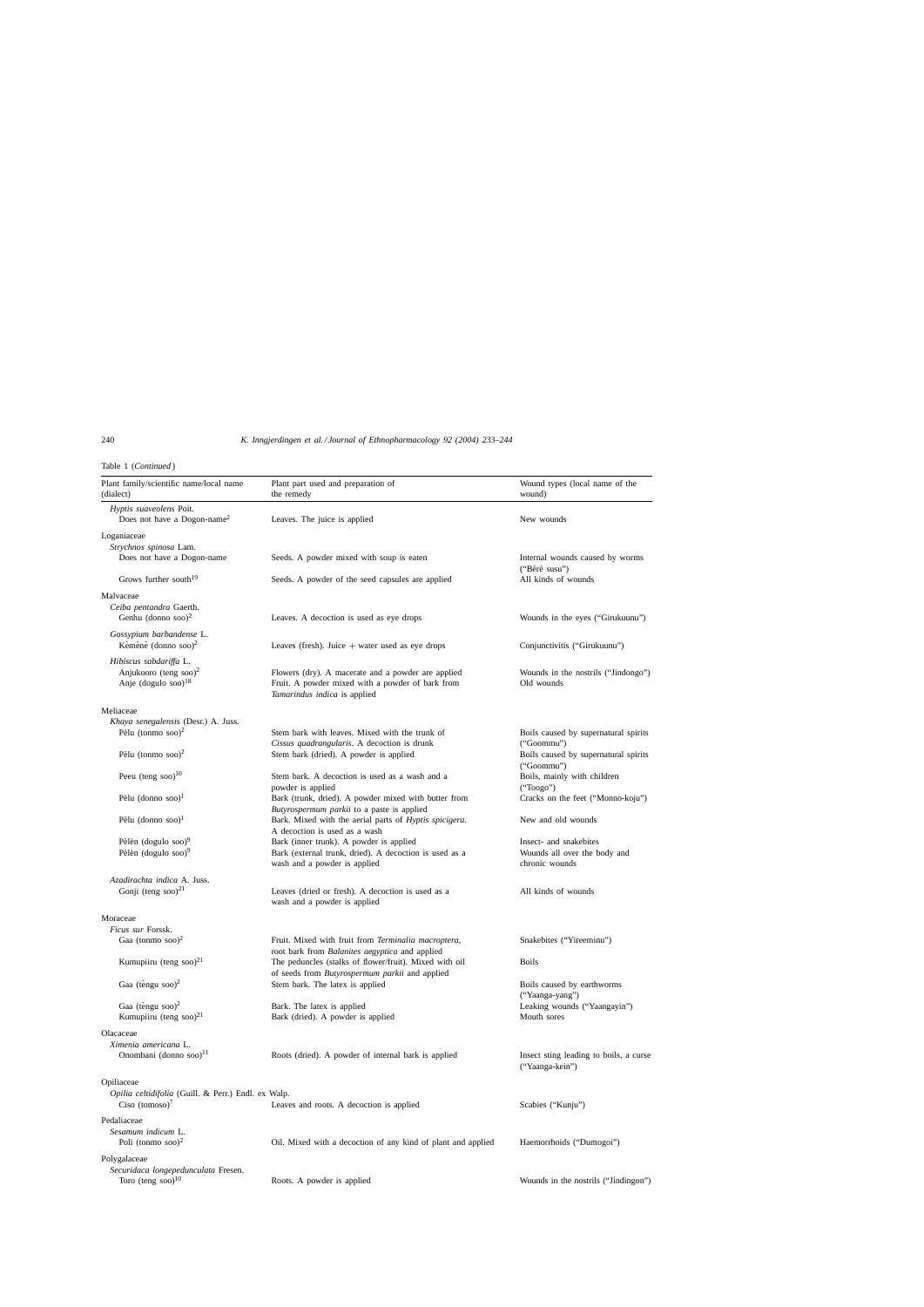Table 1 (*Continued* )

| Plant family/scientific name/local name<br>(dialect)                        | Plant part used and preparation of<br>the remedy                                                                                                                                                                             | Wound types (local name of the<br>wound)                                     |
|-----------------------------------------------------------------------------|------------------------------------------------------------------------------------------------------------------------------------------------------------------------------------------------------------------------------|------------------------------------------------------------------------------|
| Toro (teng $soo$ ) <sup>10</sup><br>Toro $(donno. soo)^{11}$                | Roots (internal bark, dried). A powder is applied<br>Roots (internal bark, dried). A powder is applied                                                                                                                       | Scabies ("Kuyun")<br>Insect sting leading to boils, curse<br>("Yaanga-kein") |
| Tooroo $(dogulo soo)^{18}$                                                  | Roots. Burnt with stem and leaves from Guiera<br>senegalensis. The smoke is inhaled                                                                                                                                          | Wounds due to satan<br>("Ogulubelem")                                        |
| Rhamnaceae<br>Ziziphus mauritiana Lam.<br>Oruwo (toro soo) $15$             | Leaves. Fresh leaves are applied                                                                                                                                                                                             | Boils on the fingers ("Kékéré")                                              |
| Rubiaceae<br>Feretia apodanthera Delile                                     |                                                                                                                                                                                                                              |                                                                              |
| Gigiree (tommo soo) $14$                                                    | Roots (bark, dried). A powder is mixed with water<br>and used as a wash. A powder is applied                                                                                                                                 | Old, infective wounds ("Gaana")                                              |
| Gardenia sokotensis Hutchinson<br>Tongologala (tomoso) $7$                  | Leaves. Mixed with Entada africana roots, leaves and<br>butter of Butyrospermum parkii. A decoction is used<br>as a bath, steam bath and drunk                                                                               | Internal wounds ("Kélénunron")                                               |
| Mitragyna inermis Kuntze<br>Sadeene (donno soo) <sup>2</sup>                | Leaves (fresh or dry). The vapour of a decoction is<br>inhaled.                                                                                                                                                              | <b>Boils</b>                                                                 |
| Sadeene (donno soo) <sup>2</sup>                                            | Roots or stem with leaves. A decoction applied                                                                                                                                                                               | Small boils ("Satègèlè")                                                     |
| Sapotaceae                                                                  |                                                                                                                                                                                                                              |                                                                              |
| Butyrospermum parkii Kotschy<br>Miyun nii (toro soo) <sup>2</sup>           | Seeds. Hot oil from the seeds is applied                                                                                                                                                                                     | Deep wounds, a type of new<br>wounds ("Banrun")                              |
| Minjugu (dogulo soo) $8$<br>Minjugu (dogulo soo) <sup>9</sup>               | Seeds. Oil from the seeds is applied<br>Seeds. Butter from the seeds are mixed with cotton                                                                                                                                   | Burns ("Googo")<br>Old wounds ("Mirun pei")                                  |
| Minju (tonmo soo) <sup>2</sup>                                              | from Ceiba pentandra and applied<br>Stem bark and leaves. The vapour from a decoction is<br>inhaled. A powder mixed with butter from oil of the<br>seeds of sesame oil, Lannea microcarpa or<br>Butyrospermum parkii applied | Inflammation ("Kiru")                                                        |
| Simaroubaceae                                                               |                                                                                                                                                                                                                              |                                                                              |
| Balanites aegyptica Wall.<br>Monron (toro soo) $19$                         | Protuberance. Carbonised with Solanum incanum<br>stem, mixed with water or butter of Butyrospermum<br><i>parkii</i> and applied                                                                                              | Boils ("Taa")                                                                |
| Moolo (tonmo soo) <sup>2</sup>                                              | Roots (internal bark). Mixed with fruit of Ficus sur,<br>fruit of Terminalia macroptera and applied                                                                                                                          | Snake bites ("Yireeminu")                                                    |
| Monron (toro soo) $15$                                                      | A mixture of Balanites aegyptica, Commiphora<br>africana, sulfur and potash is applied                                                                                                                                       | Old, infected wounds ("Gaana")                                               |
| Solanaceae                                                                  |                                                                                                                                                                                                                              |                                                                              |
| Capsicum annuum L.<br>Keepel (tengi soo) $4$                                | Fruit. Carbonised, mixed with butter from                                                                                                                                                                                    | Small, itching boils all over the                                            |
| Solanum incanum Linn.                                                       | Butyrospermum parkii and applied                                                                                                                                                                                             | body ("Kuu-kenhu")                                                           |
| Sonhugrè è pujoro (toro soo) <sup>19</sup>                                  | Stem. Carbonised with Balanites aegyptica<br>protuberance, [A2] mixed with water or butter of                                                                                                                                | Boils ("Taa")                                                                |
| Inrimbudu (toro soo) <sup>2</sup>                                           | Butyrospermum parkii and applied<br>Stem with leaves. A decoction is used as a bath                                                                                                                                          | Wounds on the head or in the groin<br>"Bolokogno")                           |
| Sterculiaceae                                                               |                                                                                                                                                                                                                              |                                                                              |
| Waltheria americana L.                                                      |                                                                                                                                                                                                                              |                                                                              |
| Kaanbeelu (tonmo soo) <sup>2</sup><br>Yin onwan (teng $soo$ ) <sup>10</sup> | Roots (inner bark). Mixed with butter of<br>Butyrospermum parkii and applied<br>Roots. A decoction is used as a wash                                                                                                         | Insect stings ("Onguyèngèlè<br>mimuminu")<br>Small boils containing liquid   |
| Yang anwan (toro soo) $15$                                                  | Roots (external bark). A decoction is used as a wash                                                                                                                                                                         | ("Jojoro")<br>Old, infected wounds ("Gaana")                                 |
|                                                                             | and a powder applied                                                                                                                                                                                                         |                                                                              |
| Yang anwan (toro soo) <sup>15</sup>                                         | Roots. A decoction is used as a wash and a powder is applied                                                                                                                                                                 | Boils ("Anju mirun")                                                         |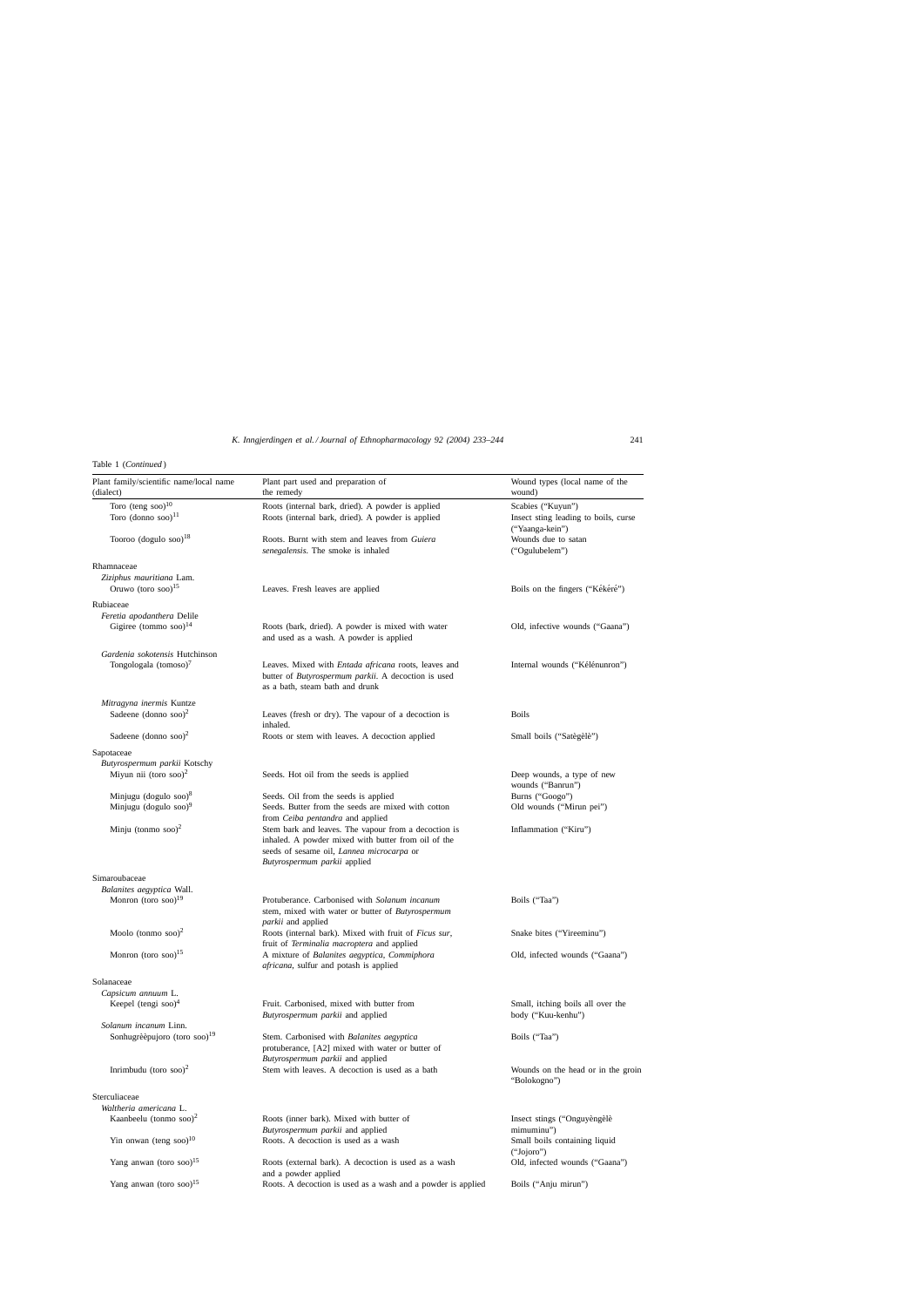Table 1 (*Continued* )

| Plant family/scientific name/local name<br>(dialect)                                                            | Plant part used and preparation of<br>the remedy                                                                           | Wound types (local name of the<br>wound)                          |
|-----------------------------------------------------------------------------------------------------------------|----------------------------------------------------------------------------------------------------------------------------|-------------------------------------------------------------------|
| Yang anwan (toro soo) <sup>19</sup><br>Yang anwan (toro soo) $19$                                               | Roots (bark). The juice is applied<br>Roots. A powder is applied                                                           | New wounds ("Banru")<br>Boils ("Agnumiirun")                      |
| Tiliaceae                                                                                                       |                                                                                                                            |                                                                   |
| Grewia bicolor Juss.<br>Yooro (donno $\rm{soo}$ ) <sup>2</sup>                                                  | Roots (inner bark). The juice is applied or a<br>decoction is made if water is available                                   | New wounds ("Barmu")                                              |
| Vitaceae                                                                                                        |                                                                                                                            |                                                                   |
| Ampelocissus grantii (Baker) Planch.<br>Enèginnu-omulu (donno soo) <sup>1</sup><br>Omolosaa (donno soo) $^{20}$ | Leaves (dry). A powder is applied<br>Roots. A powder of the tubercles is applied                                           | Old wounds (up to $2-3$ years old)<br>Chronic wounds ("Menunpei") |
| Cissus populnea Guill. & Perr.                                                                                  |                                                                                                                            |                                                                   |
| Jumbo (donno soo) <sup>1</sup>                                                                                  | Roots (dry). A powder is applied against external<br>wounds. A powder mixed with water is drunk against<br>internal wounds | New wounds, external and internal<br>("Kidè kèju")                |
| Cissus quadrangularis L.                                                                                        |                                                                                                                            |                                                                   |
| Ogonujaala (toro soo) <sup>2</sup>                                                                              | Aerial parts (except leaves). Heated, the liquid is<br>applied. Prevents tetanus and acts as a coagulant                   | Deep wounds, a type of new<br>wounds ("Banrun")                   |
| Zarnazaru (donno soo) <sup>1</sup>                                                                              | Stem with leaves (dry). A powder is mixed with a<br>decoction of fruit from Lannea microcarpa and drunk                    | Internal wounds caused by Bilharzia                               |
| Ogonujaala (toro soo) <sup>2</sup>                                                                              | Stem. Mixed with butter from Butyrospermum parkii, Lannea<br><i>microcarpa</i> or sesame oil, boiled, cooled and applied   | New wounds ("Bannu")                                              |

The superscript numbers are referring to the villages where the information was collected:  ${}^{1}$ Bodio,  ${}^{2}$ Bandiagara,  ${}^{3}$ Dagabidé,  ${}^{4}$ Kokodjougou,  ${}^{5}$ Nandoli, <sup>6</sup>Dourou, <sup>7</sup>Ama, <sup>8</sup>Natanga, <sup>9</sup>Koundiala, <sup>10</sup>Sokouro, <sup>11</sup>Tégourou, <sup>12</sup>Oudougou, <sup>13</sup>Tabakolo, <sup>14</sup>Ningari, <sup>15</sup>Ireli, <sup>16</sup>Boro, <sup>17</sup>Moly, <sup>18</sup>Bendieli, <sup>19</sup>Ibi, <sup>20</sup>Tognon,  $21$ Anakanda,  $22$ Moley [\(Fig. 1\).](#page-2-0)

Oongoonujaara (dogulo soo)<sup>9</sup> Stem bark. The juice is applied New wounds

lesves. A decoction is drunk

Ongonzala (tonmo soo)<sup>2</sup> Trunk. Mixed with *Khaya senegalensis* stem bark and

The most common ways of treatment seems to either be using a decoction as a wash followed by application of a powder of plants or applying a plant powder directly on the wound. The plant material is often carbonised before pounding. A maceration of a powder from a plant and oil from the seeds of *Lannea microcarpa* (Anacardiaceae), or butter from oil the seeds of *Butyrospermum parkii* (Sapotaceae) is also a frequently used preparation, as well as juice obtained from leaves or roots by squeezing or heating. The treatments are usually repeated every day until the wounds are healed. Bandages most often consist of whole, fresh leaves or a cloth of cotton.

A literature search on biological activity and medicinal uses on most of the plants in [Table 1](#page-3-0) has been carried out ([Aasberg, 2001\).](#page-10-0) According to the literature search there is limited information on many of the plants, especially regarding wound healing effects. This includes both common wounds and wounds as described by the traditional healers interviewed. *Cissus quadrangularis* (Vitaceae), *Guiera senegalensis* (Combretaceae) and *Butyrospermum parkii* (Sapotaceae) are three plants frequently used by the healers in Dogonland. *Cissus quadrangularis* was reported by five of the interviewed healers, three of them in the treatment of new wounds. According to the literature search, *Cissus quadrangularis* is used in Niger and the Ivory Coast to treat skin disorders and fresh leaves are applied to burns in Guinea and Senegal [\(Neuwinger, 1996\).](#page-11-0) An acetone extract of stem and leaves has shown to exhibit significant anti-inflammatory activity ([Vetrichelvan et al., 1999](#page-11-0)). A methanolic extract of the stem of *Cissus quadrangularis* has been demonstrated to possess fracture-healing activity. The extract revealed faster initiation of healing process than the control animals [\(Deka et al., 1994\).](#page-10-0)

Boils caused by supernatural spirits

("Goommu")

*Guiera senegalensis* is reported being used for wound healing by 10 of the healers interviewed, 6 of them for treating new wounds, 5 of these using the leaves. In Senegal leaves of *Guiera senegalensis* are applied to wounds and sores in the mouth, in Nigeria the leaves are used to treat skin infections and inflammatory swelling and in the Soudanian region against skin diseases ([Burkhill, 1985\).](#page-10-0) A decoction and methanolic extract of the leaves have shown mild antibacterial activity against Gram-positive bacteria, antiradical effect and inhibition of elastase. Wound healing is a multifactor process where microbial infections and the formation of free radicals may contribute to retard or inhibit the resolution. Free radicals can oxidise the endogenous inhibitors of proteases, thus reducing their ability to inhibit elastase and the other proteases responsible for the deterioration of the extra-cellular matrix [\(Bosisio et al., 1997; Kudi](#page-10-0) [et al., 1999\).](#page-10-0)

*Butyrospermum parkii* is frequently used by the traditional healers, both alone and in macerations with other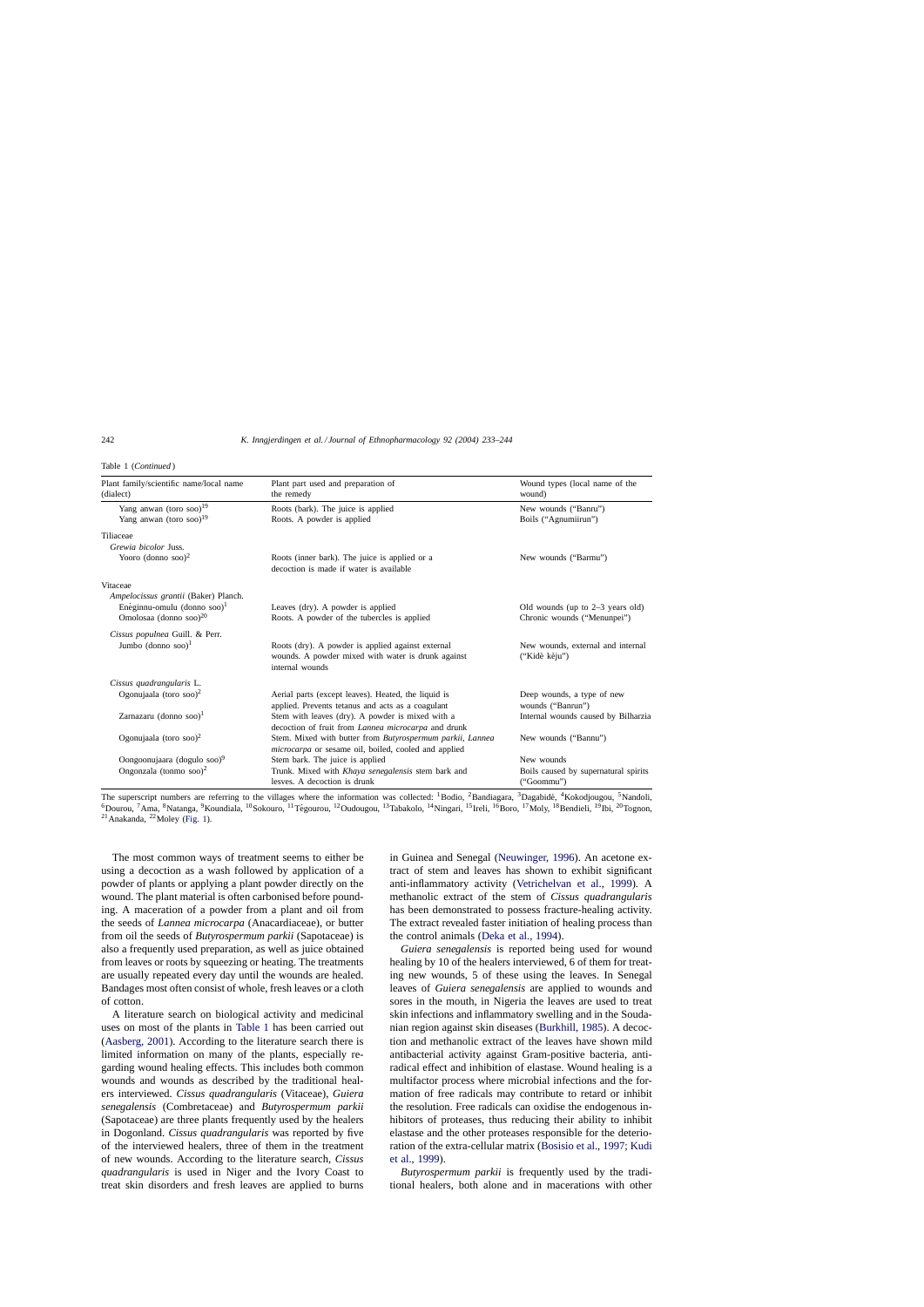<span id="page-10-0"></span>plants. *Butyrospermum parkii* is used for treating wounds in many African countries (Cameroon, Ghana, Ivory Coast, Benin, Senegal, Nigeria, Mali), usually the bark, latex or oil. Antibacterial activities against Gram-positive and Gram-negative bacteria have been demonstrated by leaf and bark extracts from the plant ([Kudi et al., 1999\).](#page-11-0)

An ethnopharmacological study conducted in the Bamako Region, Mali, in the period 1998–1999 led to the identification of 123 plant species, belonging to 50 plant families, being used in the treatment of wounds in this region ([Diallo](#page-11-0) [et al., 2002\).](#page-11-0) Thirty-four of the 73 plant species identified and used in the treatment of wounds in Dogonland were also reported by traditional healers in the Bamako Region for being used as wound healing remedies. The traditional healers in the two regions have the same classification of wounds and use the same modes of preparations. The wounds are usually first washed with a decoction of the plant, followed by application of a powder of the plant material.

The Bamako Region differs from Dogonland in both geographic and ethnographic characteristics. While Dogonland is situated in the semidesert Sahel, the Bamako Region lies in the more well watered south, and is the most densely populated area in Mali. The most prominent ethnic group in the Bamako Region is the Bambara, the largest ethnic group in Mali. The fact that the traditional healers in the two distinct regions of the country seems to be using many of the same plants in the treatment of wounds, and use the same modes of preparation, further supports the traditional use of these plants.

# **4. Conclusion**

In the present study 73 species belonging to 34 plant families have been identified being used as wound healing remedies by healers in Dogonland, Mali. Plants used for the treatment of wounds can have different properties like, anti-inflammatory, anti-microbial, healing, analgesic, haemostatic and immuno-modulating activities. The immune system is an important factor in the process of healing a wound, and several papers have reported effects of plant polysaccharides on the immune system ([Yamada and](#page-11-0) [Kiyohara, 1999; da Silva and Parente, 2001; Diallo et al.,](#page-11-0) [2002\).](#page-11-0) Polysaccharides from several of the plants used in the treatment of wounds as described by the healers in Dogonland are now being screened for possible immune stimulating activities.

So far polysaccharides isolated from water extracts of the root bark, stem bark and leaves of *Annona senegalensis* (Annonaceae), stem bark and leaves of *Stereospermum kunthianum* (Bignoniaceae), root bark, stem bark and leaves of *Ximenia americana* (Olaceae) and roots from *Entada africana* (Fabaceae), all used as wound healing remedies in Dogonland, have shown potent complement fixating activity ([Diallo](#page-11-0) [et al., 2001, 2002](#page-11-0)). Complement activation appears to be intrinsically associated with several immune reactions

such as the activation of macrophages and lymphocytes, cellular co-operation, immunopotentiation and regulation of cyclical antibody production, and causes several immunomodulation effects including an anti-inflammatory effect.

Further phytochemical, pharmacological and toxicological studies of the plants identified during the ethnobotanical survey in Dogonland will be carried out. The ultimate goal is providing efficient and non-toxic medicines to the population in Mali, where medicinal plants play a vital role in the primary health care of the people. The demonstration of bioactivity by plant extracts, which corresponds to its traditional application, can support the traditional medical use of the plant. An example of this is *Vernonia kotschyana* Sch. Bip. ex Walp. (Asteraceae), that has been accepted as an improved traditional medicine against ulcers and gastritis. The preparation is called Gastrosedal and is sold in pharmacies like conventional medicine. The plant has undergone preliminary phytochemical, pharmacological and clinical tests ([Germano et al., 1996\).](#page-11-0)

## **Acknowledgements**

This project has been financially supported by the NUFU project PRO 35/96. The authors are grateful to Akouni Dugnon for being our translator during the interviews in Dogonland, to the traditional healers in Dogonland and all the staff members at the Centre of Traditional Medicine in Bandiagara, Mali.

#### **References**

- Aasberg, H., 2001. Planter brukt i sårheling i Mali en litteraturstudie. Master's Thesis, School of Pharmacy, University of Oslo, Norway.
- Bosisio, E., Mascetti, D., Verotta, L., Zani, F., Mazza, P., Talbot, M., 1997. *Guiera senegalensis* J. F. Gmelin (Combretaceae): biological activities and chemical investigation. Phytomedicine 3, 339– 348.
- Burkhill, H.M., 1985. The Useful Plants of West Tropical Africa. Royal Botanical Gardens Kew, pp. 409–411.
- Deka, D.K., Lahon, L.C., Saikia, J., Mukit, A., 1994. Effect of *Cissus quadrangularis* in accelerating healing process of experimentally fractured radius-ulna of dog: a preliminary study. Indian Journal of Pharmacology 26, 44–45.
- Diallo, D., Paulsen, B.S., Hveem, B., 1996. Production of traditional medicine: preparations accepted as medicines in Mali. In: Hostettmann, K., Chinyanganya, F., Maillard, M., Wolfender, J.-L. (Eds.), Chemistry, Biological and Pharmacological Properties of African Medicinal Plants. University of Zimbabwe Publications, Harare, pp. 235–241.
- Diallo, D., Hveem, B., Mahmoud, M.A., Berge, G., Paulsen, B.S., Maiga, A., 1999. An ethnobotanical survey of herbal drugs of Gourma District, Mali. Pharmaceutical Biology 37, 80–91.
- Diallo, D., 2000. Ethnopharmacological Survey of Medicinal Plants in Mali and Phytochemical Study of Four of Them: *Glinus oppositifolius* (Aizoaceae), *Diospyros abyssinica* (Ebenaceae), *Entada africana* (Mimosaceae), *Trichilia emetica* (Meliaceae). These de Doctorat, Faculte des Sciences, Universite de Lausanne, Switzerland.